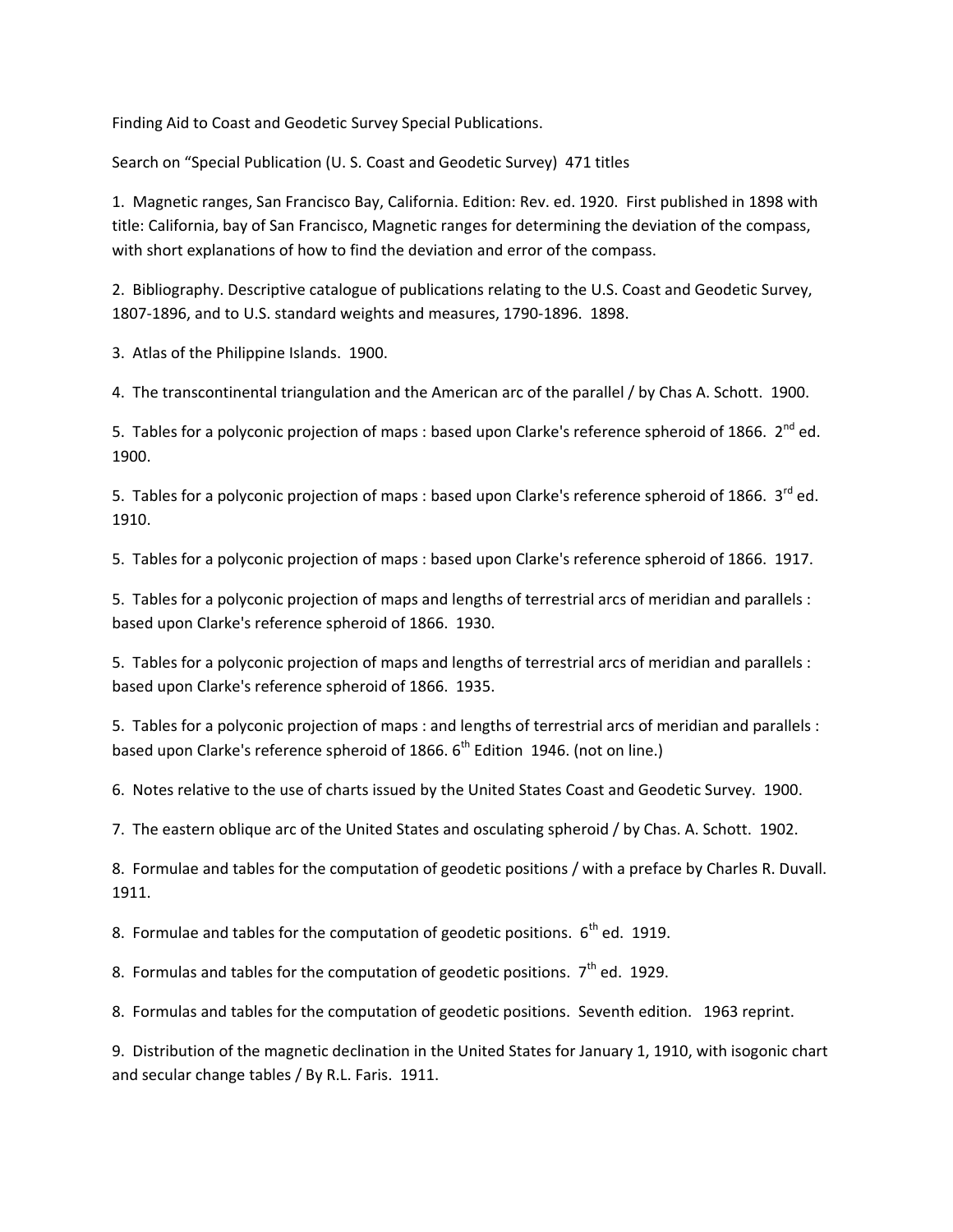10. The effect of topography and isostatic compensation upon the intensity of gravity / by John F. Hayford and William Bowie. 1912.

11. The Texas-California arc of primary triangulation / by William Bowie. 1913.

12. Effect of topography and isostatic compensation upon the intensity of gravity (second paper) / by William Bowie. 1912.

13. The California-Washington arc of primary triangulation / by A. L. Baldwin. 1913.

13. California-Washington arc of precise triangulation / by A.L. Baldwin. Edition: 2d ed. 1922.

14. Determination of time, longitude, latitude, and azimuth / by William Bowie. Edition: 5th ed. 1913.

14. Determination of time, longitude, latitude, and azimuth / William Bowie. Edition: 5th ed. 1917.

14. Determination of time, longitude, latitude, and azimuth / by William Bowie.  $5<sup>th</sup>$  ed. 1941.

15. Results of magnetic observations made by the United States Coast and Geodetic Survey between July 1, 1911, and December 31, 1912 / by R. L. Faris. 1913.

16. Triangulation along the west coast of Florida / by Clarence H. Swick. 1913.

17. Triangulation on the coast of Texas, from Sabine Pass to Corpus Christi Bay / by Charles A. Mourhess. 1913.

18. Fourth general adjustment of the precise level net in the United States and the resulting standard elevations / by William Bowie and H. G. Avers. 1914.

19. Primary triangulation on the one hundred and fourth meridian, and on the thirty-ninth parallel in Colorado, Utah and Nevada / by William Bowie. 1914.

20. Results of magnetic observations made by the United States Coast and Geodetic Survey in 1913 / R.L. Faris. 1914.

21. Description of long wire drag / by N.H. Heck. Edition: Rev. ed. 1914.

22. Precise leveling from Brigham, Utah, to San Francisco, California / by William Bowie. 1914.

23. United States Coast and Geodetic Survey : description of its work, methods, and organization. Edition: [Rev. ed.] 1915

23. United States Coast and Geodetic Survey: description of its work, methods, and organization. Edition: Rev. ed. 1920.

23. United States Coast and Geodetic Survey : description of its work, methods, and organization. Edition: Rev. ed. 1925.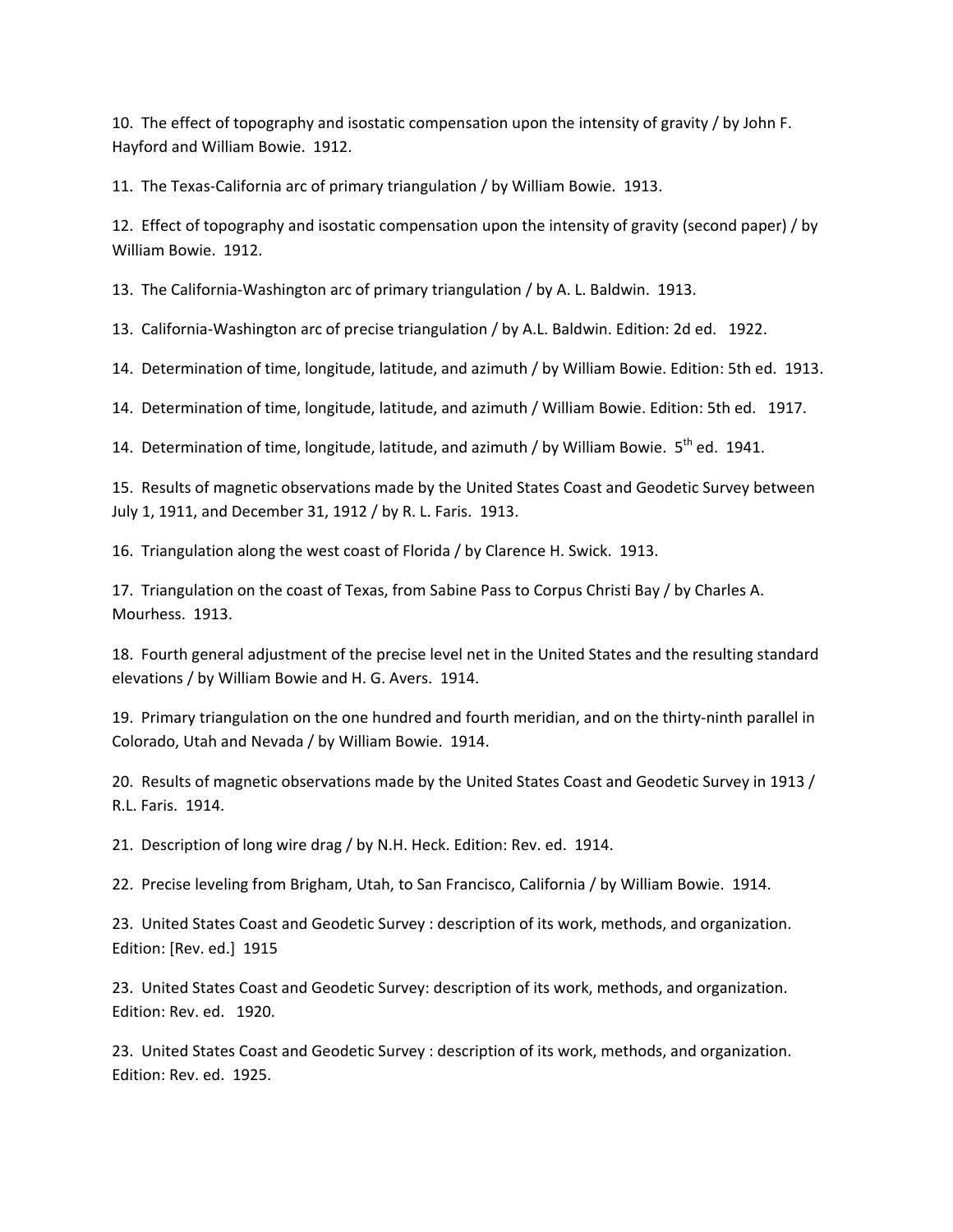23. The United States Coast and Geodetic Survey : its work, methods, and organization. Edition: 1928 rev. ed.

23. The United States Coast and Geodetic Survey : its work, methods, and organization. Edition: 1929 rev. ed.

24. Triangulation in Alabama and Mississippi / by Walter F. Reynolds. 1915.

25. Results of magnetic observations made by the United States Coast and Geodetic Survey in 1914 / by Daniel L. Hazard. 1915.

26. General instructions for the field work of the U.S. Coast and Geodetic Survey. 1915.

26. General instructions for the field work of the U.S. Coast and Geodetic Survey. Edition: 2nd ed. 1921.

27. Latitude observations with photographic zenith tube at Gaithersburg, Md. / by Frank E. Ross in cooperation with the International Geodetic Association. 1915.

28. Application of the theory of least squares to the adjustment of triangulation / by Oscar S. Adams. 1915.

29. Wire-drag work on the Atlantic coast, by N.H. Heck and J.H. Hawley. 1915.

30. Triangulation in West Virginia, Ohio, Kentucky, Indiana, Illinois, and Missouri / by A.L. Baldwin. 1915.

31. Triangulation along the Columbia River and the coasts of Oregon and northern California / by Charles A. Mourhess. 1915.

32. Description of the U.S. Coast and Geodetic Survey tide-predicting machine no.2. 1915.

33. Distribution of the magnetic declination in the United States for January 1, 1915 with isogonic chart and secular change tables / by Daniel L. Hazard.

33. Distribution of the magnetic declination in the United States for January 1, 1915 with isogonic chart and secular change tables / by Daniel L. Hazard. Edition: 2nd ed. 1920.

34. Wire-drag work in Alaska / by L.O. Colbert and John A. Daniels. 1916.

35. Determination of the difference in longitude between each two of the stations, Washington, Cambridge, and Far Rockaway / by Fremont Morse and O.B. French. 1916.

36. Results of magnetic observations made by the United States Coast and Geodetic Survey in 1915 / by Daniel L. Hazard. 1916.

37. Military and naval service of the United States Coast Survey 1861-1865. 1916.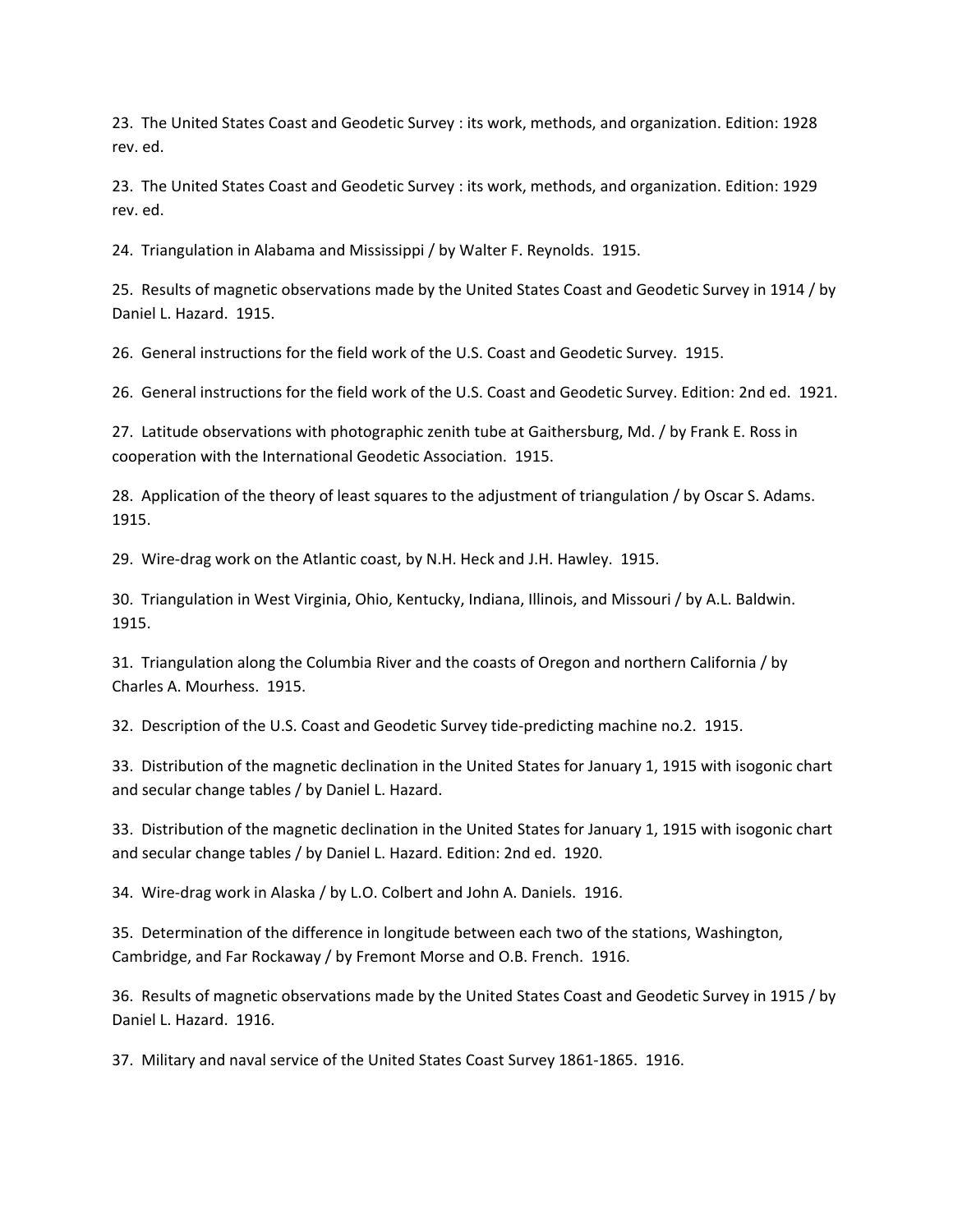37. Military and naval service of the United States Coast and Geodetic Survey, 1917-1919 / compiled from official records (not published) by the U.S. Coast and Geodetic Survey.

38. Elements of chart making / by E. Lester Jones. 1916.

39. Precise leveling from Reno to Las Vegas, Nev. and from Tonopah Junction, Nev. to Laws, Cal. / by H.G. Avers and G.D. Cowie. 1916.

40. Investigations of gravity and isostasy / by William Bowie. 1917.

41. Use of mean sea level as the datum for elevations / by E. Lester Jones. 1917.

42. Results of magnetic observations made by the United States Coast and Geodetic Survey in 1916 / by Daniel L. Hazard. 1917.

43. Triangulation in Georgia / by Clarence H. Swick. 1917.

44. United States magnetic tables and magnetic charts for 1915 / by Daniel L. Hazard. 1917.

45. Descriptions of triangulation stations in Georgia / by Clarence H. Swick. 1917.

46. Triangulation in Maine / by Walter F. Reynolds. 1918.

47. The Lambert conformal conic projection with two standard parallels including a comparison of the Lambert projection with the Bonne and polyconic projections / by Charles H. Deetz.. 1918.

48. The neglected waters of the Pacific coast : Washington, Oregon, and California / by E. Lester Jones. 1918.

49. Lambert projection tables with conversion tables : Supplement to the Lambert conformal conic projection with two standard parallels / Prepared for publication by Charles H. Deetz. 1918.

50. Safeguard the gateways of Alaska : her waterways / by Lester E. Jones. 1918.

51. Results of magnetic observations made by the United States Coast and Geodetic Survey in 1917/ by Daniel L. Hazard. 1918. Record is located as having been published in 1903.

52. Lambert projection tables for the United States / by Oscar S. Adams. 1918.

53. General theory of the Lambert conformal conic projection; cartography, by Oscar S. Adams. 1918.

54. Report on the connection of the arcs of primary triangulation along the ninety-eighth meridian in the United States and in Mexico and on triangulation in southern Texas / by William Bowie. 1919.

56. Construction and operation of the wire drag / by J.H. Hawley. 1919.

57. General theory of polyconic projections / by Oscar S. Adams. 1919.

57. General theory of polyconic projections / by Oscar S. Adams. 1934.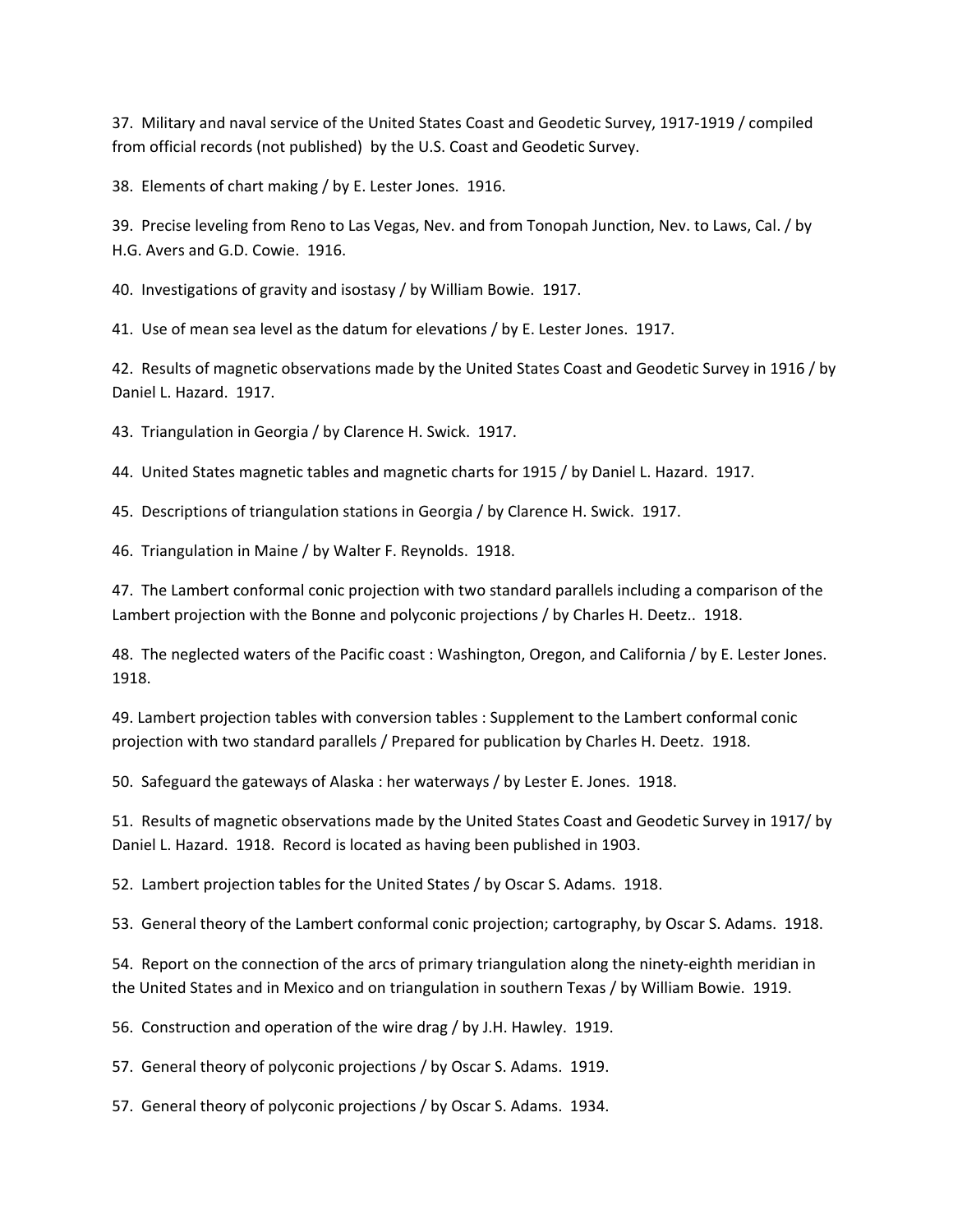58. General instructions for precise and secondary traverse. 1919.

59. Grid system for progressive maps in the United States / by William Bowie and Oscar S. Adams. 1919.

60. A study of map projections in general / by Oscar S. Adams. 1919.

61. Physical laws underlying the scale of a sounding tube / by Walter D. Lambert. 1920.

62. Triangulation in Rhode Island / by Earl Church. 1920.

63. Alaska magnetic tables and magnetic charts for 1920 / by Daniel L. Hazard. 1920.

65. Instructions to light keepers on primary triangulation. 1920.

65. Instructions to lightkeepers on first-order triangulation. 2nd ed. 1926.

65. Instructions to lightkeepers on first-order triangulation / by Carl I. Aslakson. 3<sup>rd</sup> Ed. 1936.

66. Rules and practice relating to construction of nautical charts / by Geo. L. Flower. 1920.

66. Rules and practice relating to construction of nautical charts / by Geo. L. Flower . Rev. ed. 1923.

67. Latitude developments connected with geodesy and cartography : with tables including a table for Lambert equal-area meridional projection / by Oscar S. Adams. 1921.

67. Latitude developments connected with geodesy and cartography : with tables including a table for Lambert equal-area meridional projection / by Oscar S. Adams. 1949.

68. Elements of map projection with applications to map and chart construction / by Charles H. Deetz and Oscar S. Adams. 1921.

68. Elements of map projection with applications to map and chart construction / by Charles H. Deetz and Oscar S. Adams. Edition: Revised May 1, 1928.

68. Elements of map projection with applications to map and chart construction, by Charles H. Deetz and Oscar S. Adams. 1934.

68. Elements of map projection with applications to map and chart construction / by Charles H. Deetz and Oscar S. Adams. Edition: 4th ed., rev. Apr. 2, 1934, reprinted 1938 with slight changes.

68. Elements of map projection with applications to map and chart construction / by Charles H. Deetz and Oscar S. Adams. Edition: 5th ed., Revised, 1944. 1945.

69. Modern methods for measuring the intensity of gravity / by Clarence H. Swick. 1921.

70. Triangulation in Kansas. 1921.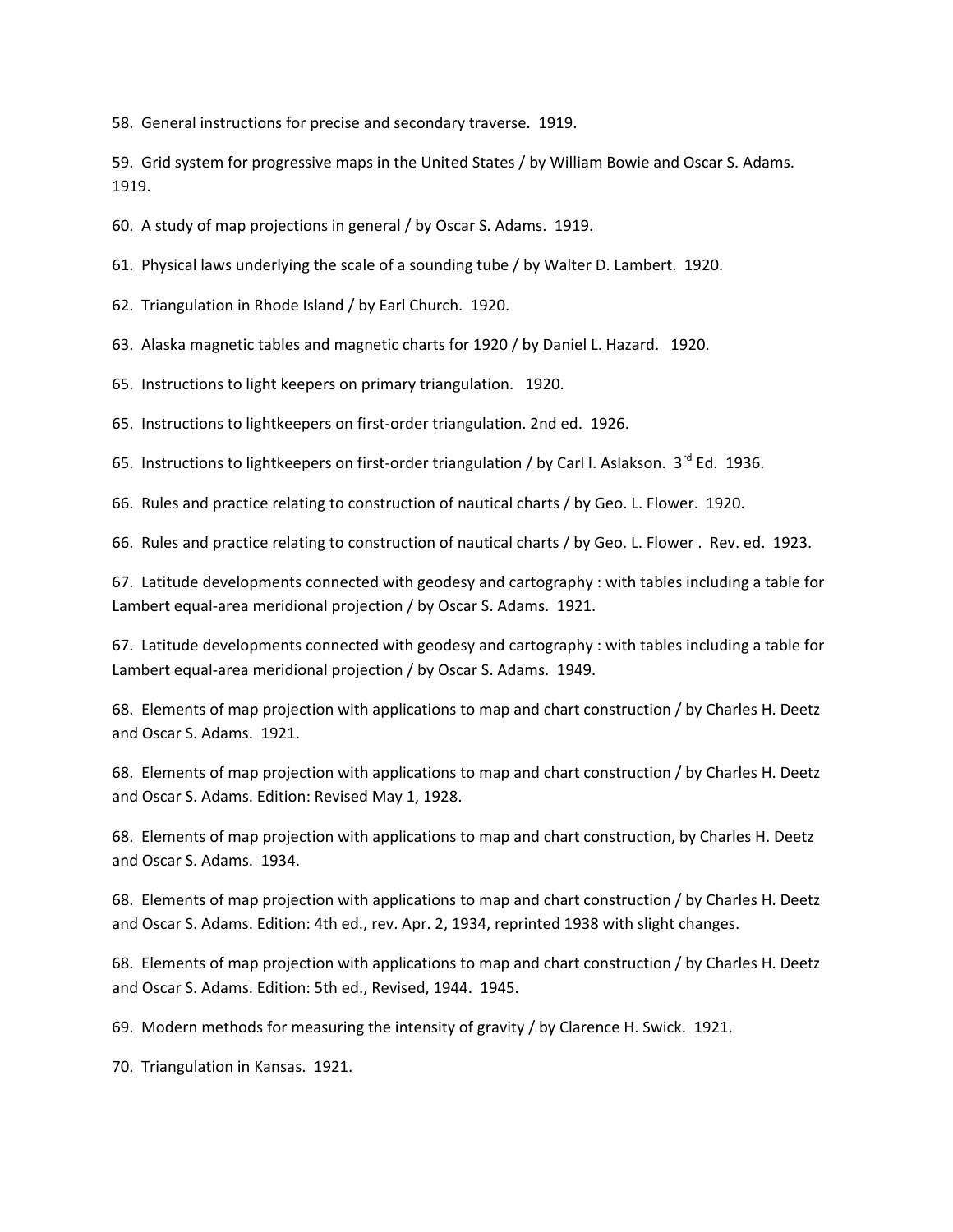71. Relation between plane rectangular coordinates and geographic positions / by Walter F. Reynolds. 1921.

71. Relation between plane rectangular coordinates and geographic positions / by Walter F. Reynolds. 1932.

71. Relation between plane rectangular coordinates and geographic positions / by Walter F. Reynolds. 1936.

71. Relation between plane rectangular coordinates and geographic positions / by Walter F. Reynolds. Edition: Rev. Sept. 1938.

73. Precise dead reckoning in offshore soundings / by Harry A. Seran. 1921.

74. Utah-Washington arc of precise triangulation / by C.V. Hodgson. 1921.

75. Radio-compass bearings / by Oscar S. Adams. 1921.

76. Triangulation in Massachusetts, by O.P. Sutherland, mathematician. 1922.

77. Precise leveling in Texas / by H.G. Avers. 1922.

77. Precise leveling in Texas / by H.G. Avers. Rev. ed. 1929.

78. Precise triangulation in Texas, Rio Grande arc / by Clem L. Garner. 1922.

79. Precise traverse and triangulation in Indiana / by Charles A. Mourhess and Jasper S. Bilby. 1922.

80. An investigation of the latitude of Ukiah, Calif., and of the motion of the pole / by Walter D. Lambert. 1922.

81. Geodetic operations in the United States, January 1, 1912, to December 31, 1921 / by William Bowie. 1922.

81. Geodetic operations in the United States. 1939.

82. The figure of the earth and isostasy from measurements in the United States / by John F. Hayford. 1909.

83. Tidal bench marks : State of New York / by L.A. Cole and I.A. Alpert. 1922.

84. California-Oregon arc of precise triangulation/ by Hugh C. Mitchell and E. W. Eickelberg. 1922.

85. Plane table manual / by D.B. Wainwright. 1922.

86. Precise traverse, Racine, Wis., to Vandalia, ILL. / by Charles A. Mourhess and Walter D. Sutcliffe. 1922.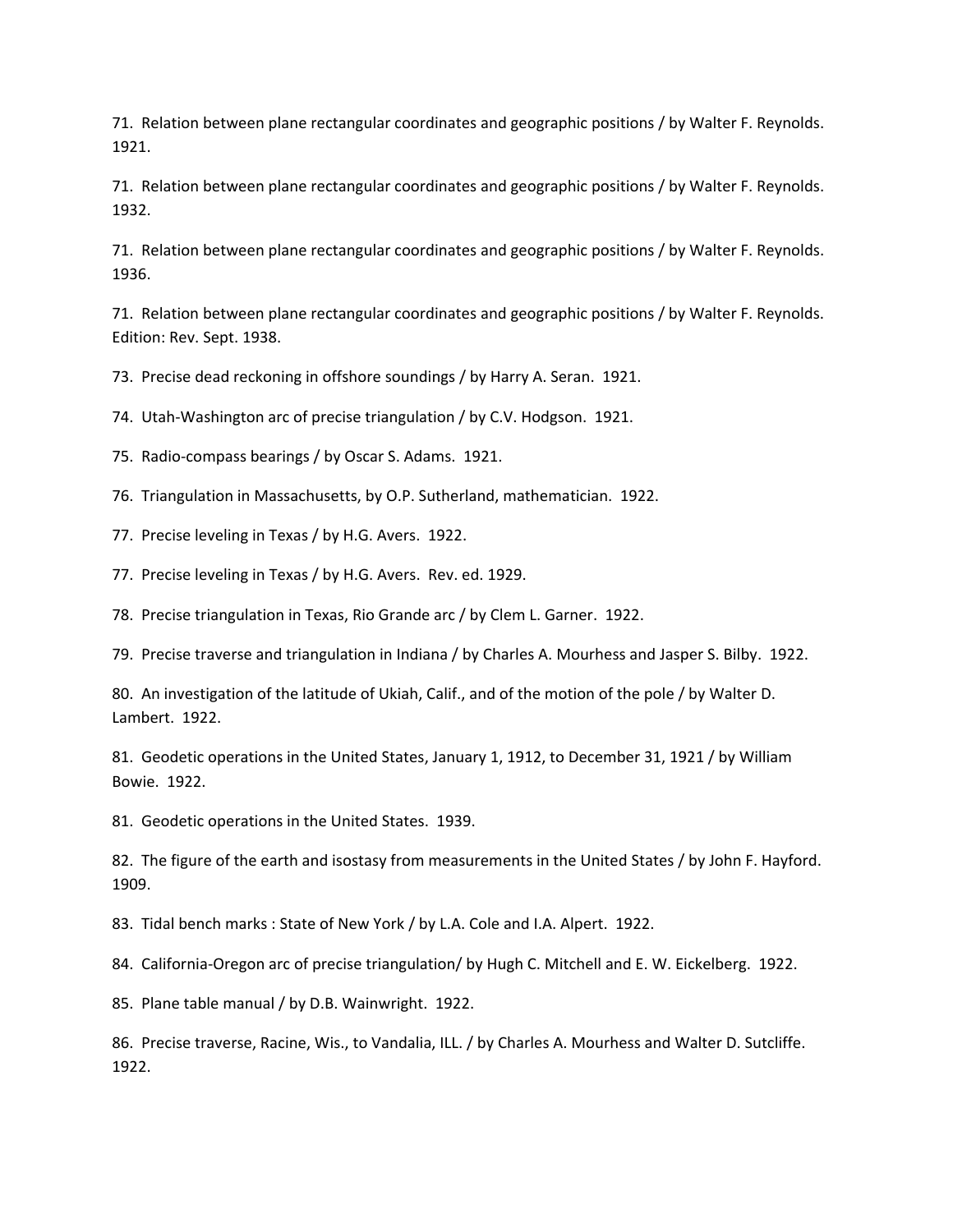87. Results of magnetic observations made by the United States Coast and Geodetic Survey in 1921 / by Daniel L. Hazard. 1922.

88. Precise triangulation along the ninety-eighth meridian, Kansas-Oklahoma boundary to Alice, Tex. 1923.

89. Horizontal Intensity variometers/ by George Hartnell. 1922.

90. Distribution of the magnetic declination in the United States for January 1, 1920 / by Daniel L. Hazard. 1922.

91. Use of geodetic control for city surveys / by Hugh C. Mitchell. 1923.

92. Study of time errors in precise longitude determinations by the U.S. Coast and Geodetic survey / by William Bowie. 1923.

93. Reconnaissance and signal building / by Jasper S. Bilby. 1923.

95. Precise leveling in Georgia / by Henry G. Avers. 1923.

96. Instructions for the compensation of the magnetic compass / by N.H. Heck ; with the cooperation of W.E. Parker. 1923.

96. Instructions for the compensation of the magnetic compass / by N. H. Heck. Edition: 1938 ed.

97. Deep-sea soundings, Atlantic and Pacific Oceans and Caribbean Sea, 1919 and 1922. 1923.

98. A manual of the harmonic analysis and prediction of tides / by Paul Schureman. 1924.

98. Manual of harmonic analysis and prediction of tides / by Paul Schureman. Edition: Rev. (1940) ed. 1941.

98. Manual of harmonic analysis and prediction of tides / by Paul Schureman. Edition: Rev. (1940) ed., Reprinted 1958 with corrections.

99. Isostatic investigations and data for gravity stations in the United States established since 1915 / by William Bowie. 1924.

100. Effect of variations in the assumed figure of the earth on the mapping of a large area / by Walter D. Lambert. 1924.

101. Precise trangulation, traverse, and leveling in North Carolina / by Henry G. Avers. 1924.

103. Geographic dictionary of the Virgin Islands of the United States / by James William McGuire. 1925.

104. Geodetic operations in the United States and outlying possessions January 1, 1922, to December 31, 1923 / By William Bowie. 1927.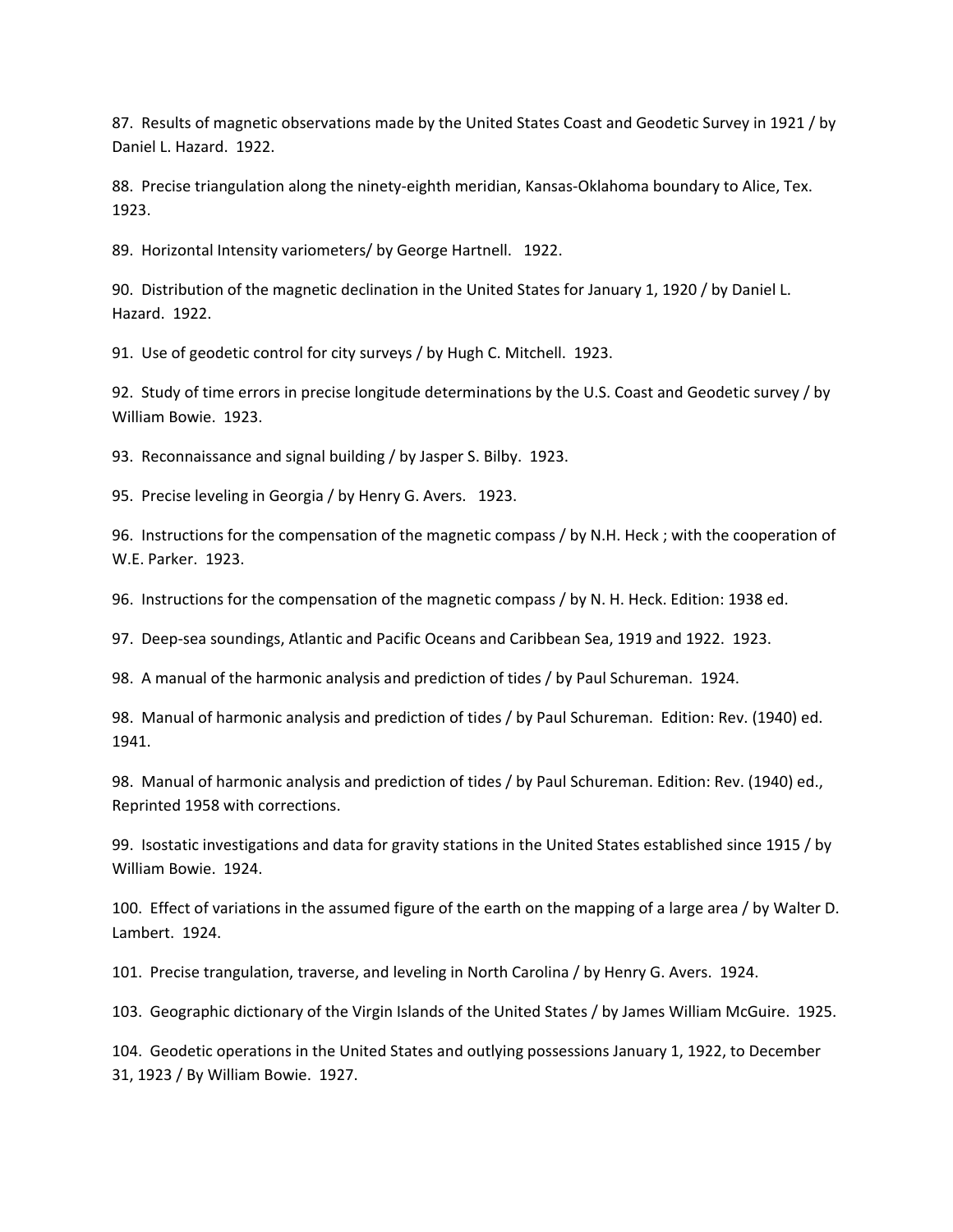105. Aerial survey of the Mississippi River Delta, by G.C. Mattison, hydrographic and geodetic engineer. 1924.

106. Earth movements in California / by William Bowie. 1924.

107. Radio acoustic method of position finding in hydrographic surveys / by N. H. Heck and E. A. Eckhardt and M. Keiser. 1924.

108. Velocity of sound in sea water / by N. H. Heck and Jerry H. Service. 1924.

109. Wireless longitude / by George D. Cowie and E.A. Eckhardt. 1924.

110. Astronomic determinations by United States Coast and Geodetic Survey and other organizations / by Sarah Beall ; Department of Commerce, U.S. Coast and Geodetic Survey. 1925.

111. Tides and currents in New York Harbor / by H. A. Marmer. 1925.

111. Tides and currents in New York harbor / by H. A. Marmer. Edition: Rev. (1935) ed.

112. Elliptic functions applied to conformal world maps / by Oscar S. Adams. 1925.

113. Portable automatic tide gauge / by G. T. Rude. 1925.

114. Triangulation in Maryland / by Hugh C. Mitchell. 1925.

115. Tides and currents in San Francisco Bay / by L.P. Disney and W.H. Overshiner. 1925.

116. Results of magnetic observations made by the United States Coast and Geodetic Survey in 1924 / by Daniel L. Hazard. 1925.

117. The earth's magnetism / by Daniel L. Hazard. 1925.

118. Construction and operation of the wire drag and sweep, by Lieut. Commander J.H. Hawley. 1925.

119. Tidal bench marks, District of Columbia / by L.A. Cole. 1925.

120. Manual of first-order triangulation / by C.V. Hodgson. 1926.

120. Manual of first-order triangulation / by C.V. Hodgson. 1935.

120. Manual of first-order triangulation / by C.V. Hodgson. 1943.

121. Coastal currents along the Pacific coast of the United States / by H.A. Marmer. 1926.

122. First-order leveling in Oregon / by Henry G. Avers. 1926.

123. Tides and currents in Delaware bay and river / by L.M. Zeskind and E.A. Le Lacheur. 1926.

124. Instructions for tidal current surveys / by L. M. Zeskind. 1926.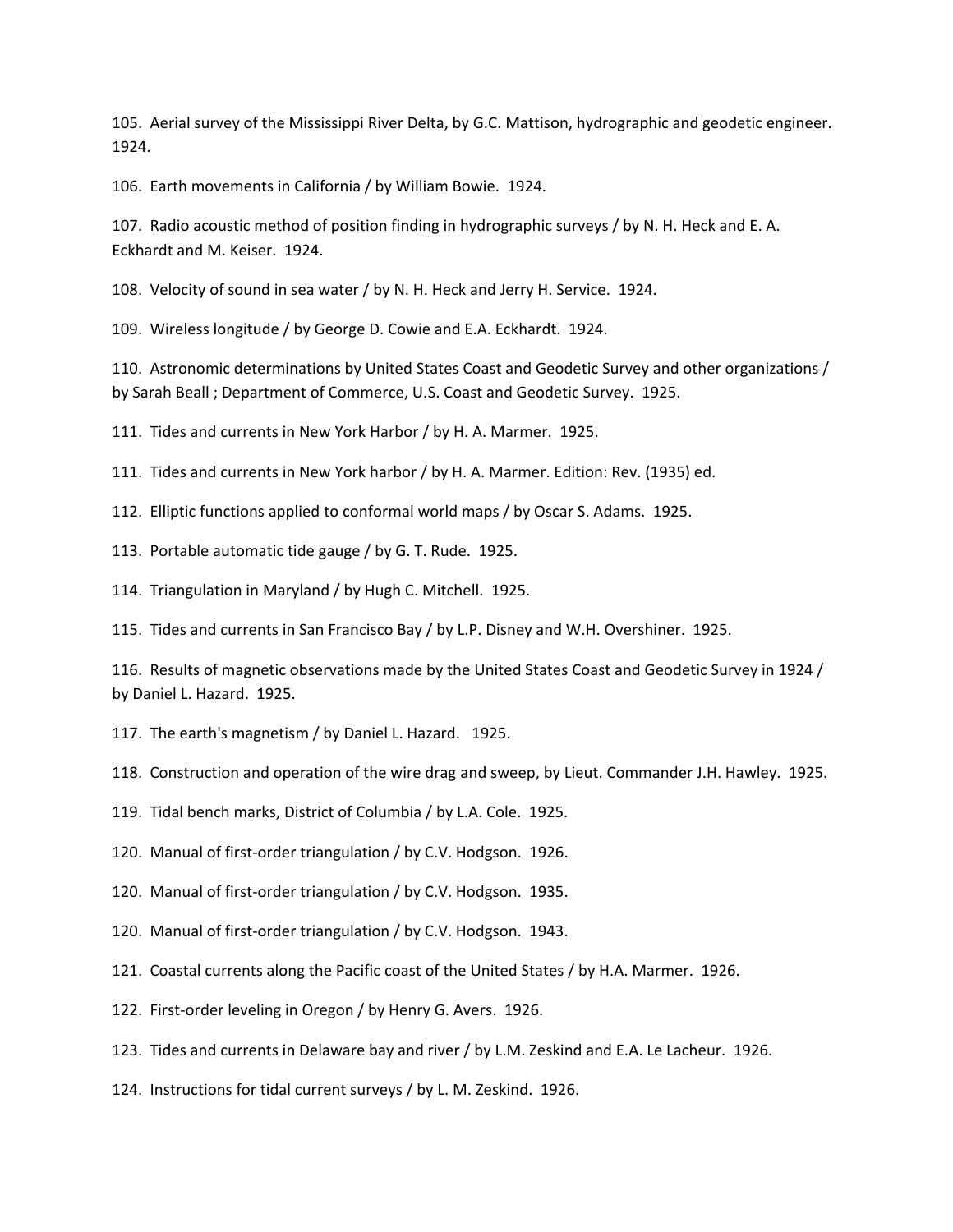125. Results of magnetic observations made by the United States Coast and Geodetic Survey in 1925 / by Daniel L. Hazard. 1926.

126. Magnetic declination in the United States in 1925 / by Daniel L. Hazard. 1926.

127. Tides and currents in southeast Alaska, by R. W. Woodworth, lieutenant (J.G.), U.S. Coast and Geodetic Survey and F. J. Haight, assistant mathematician. 1927.

128. Tidal bench marks : state of Rhode Island / by L.A. Cole. 1926.

129. Geodetic level and rod, by D. L. Parkhurst, chief, Division of Instruments. 1927.

129. Geodetic level and rod / by D. L. Parkhurst. Edition: Rev. (1935) ed.

130. Tables for Albers projection / by Oscar S. Adams. 1927.

131. Descriptions of bench marks in the United States : reprinted from Appendix 3, Report for 1903, Precise leveling in the United States, 1900-1903, with a readjustment of the level net and resulting elevations / by John F. Hayford. 1927.

132. Progress of seismological investigations in the United States. January 1, 1925, to June 30, 1927 (Report to the Section of Seismology of the International Geodetic and Geophysical Union, International Research Council) / by N.H. Heck. 1927.

133. Progress of work in terrestrial magnetism of the U.S. Coast and Geodetic Survey, January 1, 1925, to June 30, 1927 / by N.H. Heck and D.L. Hazard. 1927,

134. Geodetic operations in the United States, January 1, 1924 to December 31, 1926 : report to the Section of Geodesy of the International Geodetic and Geophysical Union, International Research Council / by William Bowie. 1927.

135. Tidal datum planes / by H.A. Marmer. 1927.

135. Tidal datum planes / by H.A. Marmer. Edition: Rev. (1951) ed.

136. Tidal bench marks : State of Connecticut / by L.A. Cole. 1927.

- 137. Manual of first-order traverse / by Casper M. Durgin and Walter D. Sutcliffe. 1927.
- 138. Manual of triangulation computation and adjustment / by Walter F. Reynolds. 1928.
- 138. Manual of triangulation computation and adjustment / by Walter F. Reynolds. 1934.
- 139. Instructions for tide observations / by G.T. Rude. 1928.
- 140. Manual of first-order leveling / by Henry G. Avers. 1929.
- 140. Manual of first-order leveling / by Henry G. Avers. 1935.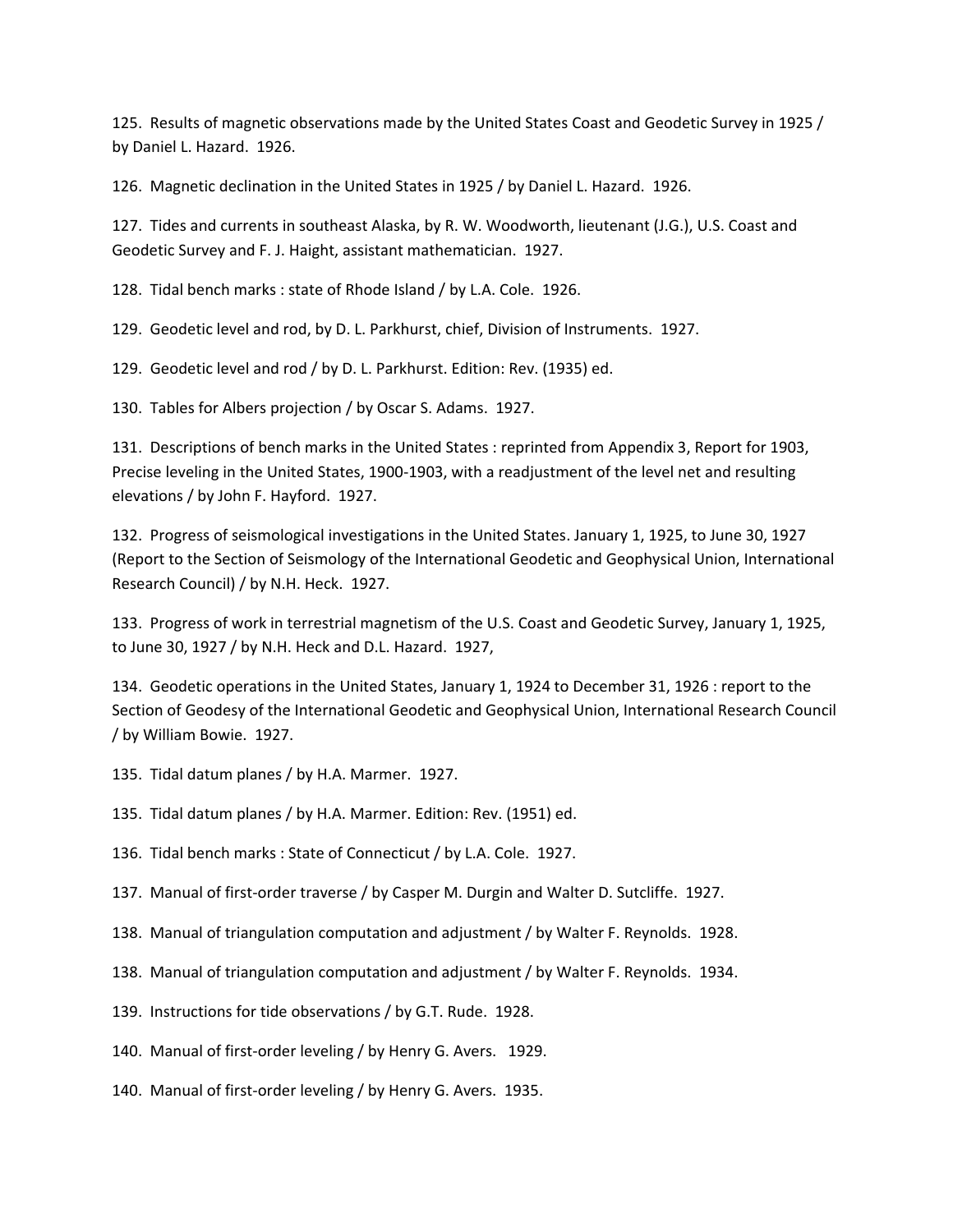- 140. Manual of first-order leveling / by Henry G. Avers. 1939.
- 141. Tidal bench marks : State of California / by E.A. Le Lacheur. 1928.
- 142. Tides and currents in Boston Harbor / by Paul Schureman. 1928.
- 143. Hydrographic manual / by J.H. Hawley. 1928.
- 143. Hydrographic manual / by J.H. Hawley. 1931.
- 143. Hydrographic manual / by K.T. Adams. Edition: Rev.(1942) ed.
- 143. Coast pilot / by Henry B. Campbell. Edition: Rev. (1942) ed. 1944.
- 143. Radio acoustic ranging / John C. Mathisson, Thomas J. Hickley. Edition: Rev. (1942) ed. 1944.
- 143. Echo sounding / John C. Mathisson, Thomas J. Hickley. Edition: Rev. (1942) ed. 1944.
- 144. Topographic manual / by O.W. Swainson. 1928.
- 145. Manual of second and third order triangulation and traverse / [by C.V. Hodgson]. 1929.
- 145. Manual of second and third order triangulation and traverse / [by C. V. Hodgson. 1935. Rev. ed.
- 145. Manual of second and third order triangulation and traverse. 1946.
- 146. Radio acoustic position finding. 1928.
- 147. Measurement of salinity of sea water / by Jerry H. Service. 1928.
- 148. Tidal bench marks : State of New Jersey / by L.A. Cole. 1928.
- 149. Earthquake history of the United States : exclusive of the Pacific region / by N.H. Heck. 1928.
- 150. Tides and currents in Portsmouth harbor / by A.J. Hoskinson and E.A. LeLacheur. 1929.
- 151. Comparison of old and new triangulation in California / by William Bowie. 1928.
- 152. Tidal current charts. New York Harbor. 1928.
- 153. Conformal projection of the sphere within a square / by Oscar S. Adams. 1929.
- 154. Instructions primary tide stations / [by Paul Schureman]. 1929.
- 155. Tidal bench marks : state of Massachusetts / by L.A. Cole. 1929.

156. Geographic positions and descriptions of stations of Oahu Island, territory of Hawaii. Supplement. 1929.

156. Triangulation in Hawaii / by Hugh C. Mitchell. 1930.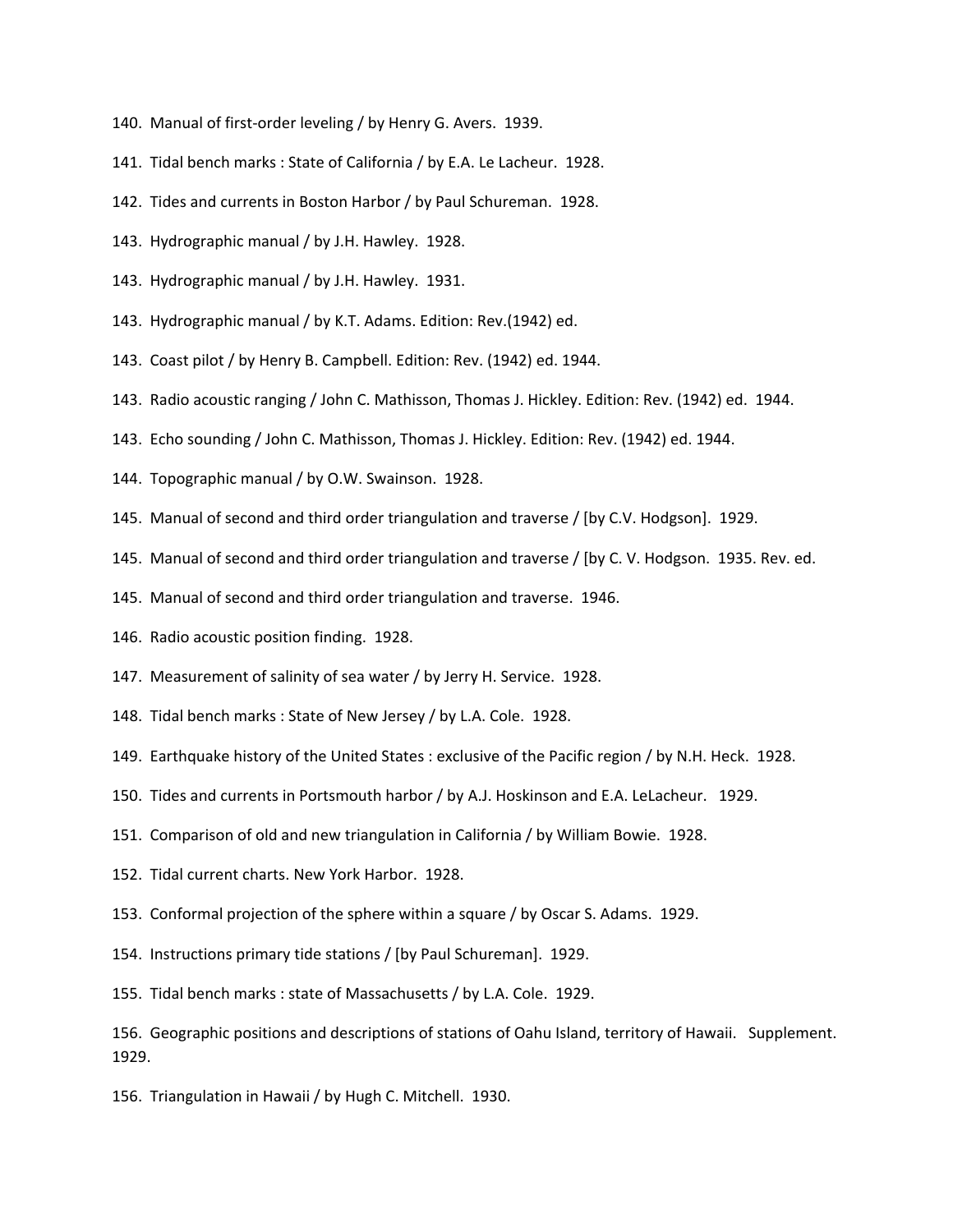157. Distribution coefficients of magnets / by George Hartnell. 1930.

158. Bilby steel tower for triangulation / by Jasper S. Bilby. 1929.

158. Bilby steel tower for triangulation / by Jasper S. Bilby. Edition: Rev. 1940.

159. The Bowie method of triangulation adjustment as applied to the first-order net in the western part of the United States / by Oscar S. Adams. 1930.

160. Triangulation in Colorado (1927 datum) / by Oscar S. Adams. 1930.

161. First-order leveling in Hawaii / by Howard S. Rappleye. 1929.

162. Tides and currents in Chesapeake Bay and tributaries / by F.J. Haight, H.E. Finnegan and G.L. Anderson. 1930.

163. Tidal bench marks, state of Oregon / by L.A. Cole. 1930.

164. First-order triangulation in southeast Alaska / by Walter F. Reynolds. 1930.

165. Slope corrections for echo soundings / by A.L. Shalowitz. 1930.

166. Geodetic operations in the United States, January 1, 1927, to December 31, 1929 : report to the Section of Geodesy of the International and Geophysical Union, International Research Council / by William Bowie. 1930.

167. Progress of seismological investigations in the United States. July 1, 1927 to January 1, 1930. (Report to the Section of Seismology of the International Geodetic and Geophysical Union, International Research Council) / by N.H. Heck. 1930.

168. Progress of work in terrestrial magnetism of the U.S. Coast and Geodetic Survey, July 1, 1927, to June 30, 1930 / by Daniel L. Hazard. 1930.

169. First-order leveling in Alaska / by Howard S. Rappleye. 1930.

170. Chart datums / by H.A. Marmer. 1930.

171. World longitude determinations by the United States Coast and Geodetic Survey in 1926 / by Clarence H. Swick. 1931.

172. First-order leveling in New Jersey / Howard S. Rappleye. 1931.

173. Latitude redeterminations / by Frederic W. Darling. 1931.

174. Tides and currents in Long Island and Block Island Sounds / by E.A. LeLacheur and J.C. Sammons. 1932.

175. First and second order triangulation in Oregon <1927 datum> / by Clarence H. Swick. 1932.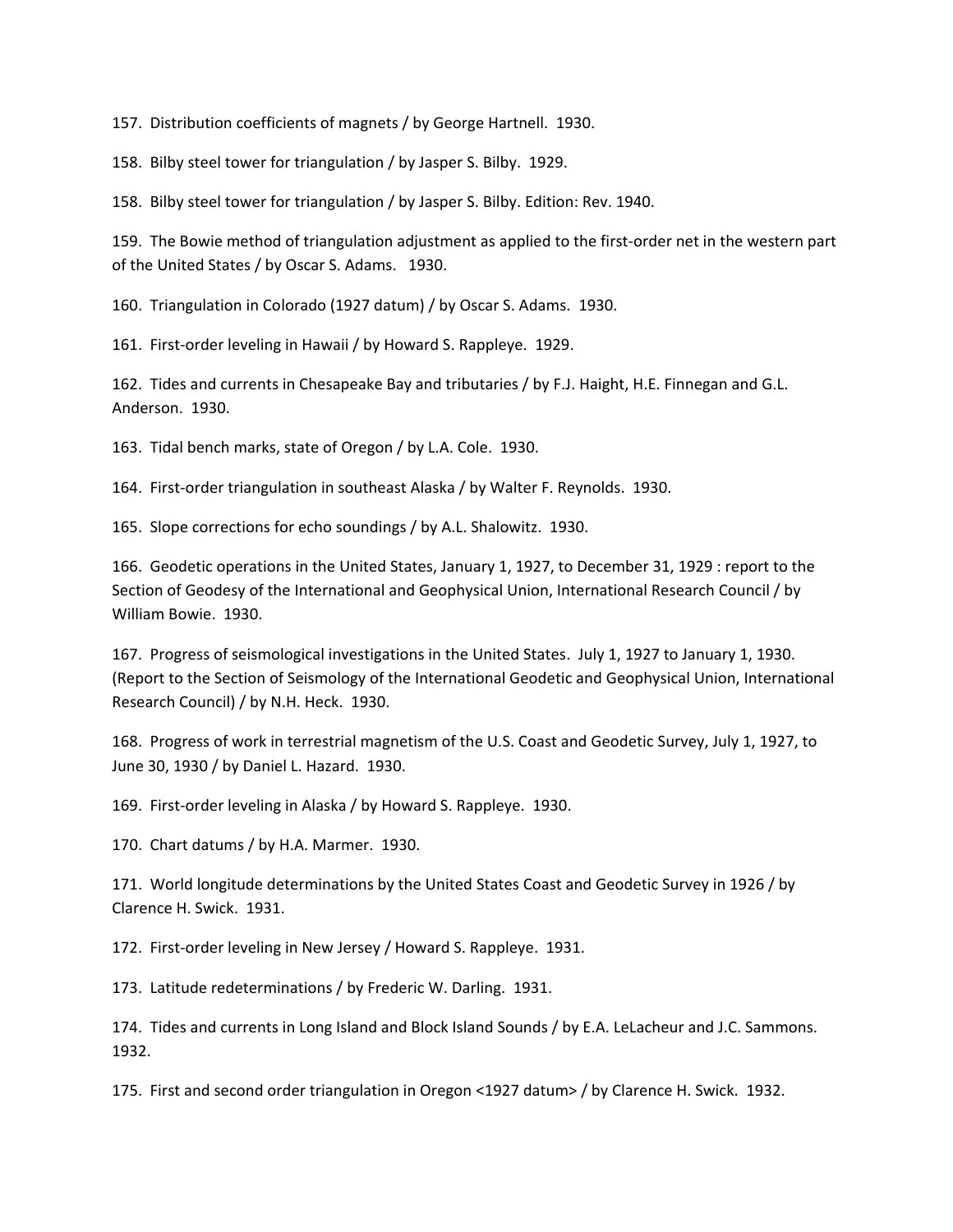176. First-order leveling in Michigan / by Howard S. Rappleye. 1932.

177. Leveling in Oregon / by Howard S. Rappleye. 1932.

178. Geodetic operations in the United States, January 1, 1930, to December 31, 1932 : report to the International Association of Geodesy of the International Union of Geodesy and Geophysics, International Council of Scientific Unions / by William Bowie. 1933.

179. First-order triangulation in Kansas (1927 datum) / by O.P. Sutherland. 1934.

180. Tides and currents in Hudson River / by Paul Schureman. 1934.

181. Leveling in Massachusetts, Rhode Island, and Connecticut / by Charles J. Clifford. 1934.

182. Leveling in New Hampshire and Vermont / by Charles J. Clifford. 1934.

183. First-order triangulation and traverse in Louisiana (1927 datum) / by O.P. Sutherland. 1934.

184. Leveling in Maine / by Charles J. Clifford. 1934.

185. Leveling in Florida / by Howard S. Rappleye. 1934.

186. Triangulation in Missouri (1927 datum) / by Walter F. Reynolds. 1934.

187. First-order triangulation and traverse in Arkansas (1927 datum) / by Walter D. Sutcliffe. 1934.

188. Leveling in Arkansas / by Howard S. Rappleye. 1934.

189. First-order triangulation in Texas (1927 datum) / by Hugh C. Mitchell. 1935.

190. First-order triangulation in Oklahoma (1927 datum) / by Leslie E. Shmidl. 1935.

191. Destructive and near-destructive earthquakes in California and western Nevada, 1769-1933 / by Harry O. Wood, Maxwell W. Allen, N.H. Heck. 1934.

192. First and second order triangulation and traverse in North Carolina (1927 datum) / by Oscar S. Adams. 1935.

193. Manual of plane-coordinate computation / by Oscar S. Adams and Charles N. Claire. 1935.

193. Manual of plane-coordinate computation / by Oscar S. Adams, and Charles N. Claire. 1948.

194. Manual of traverse computation on the Lambert grid / by Oscar S. Adams and Charles N. Claire. 1935.

195. Manual of traverse computation on the transverse mercator grid / by Oscar S. Adams and Charles N. Claire. 1935.

196. Manual of tide observations / [prepared by Paul Schureman]. 1935.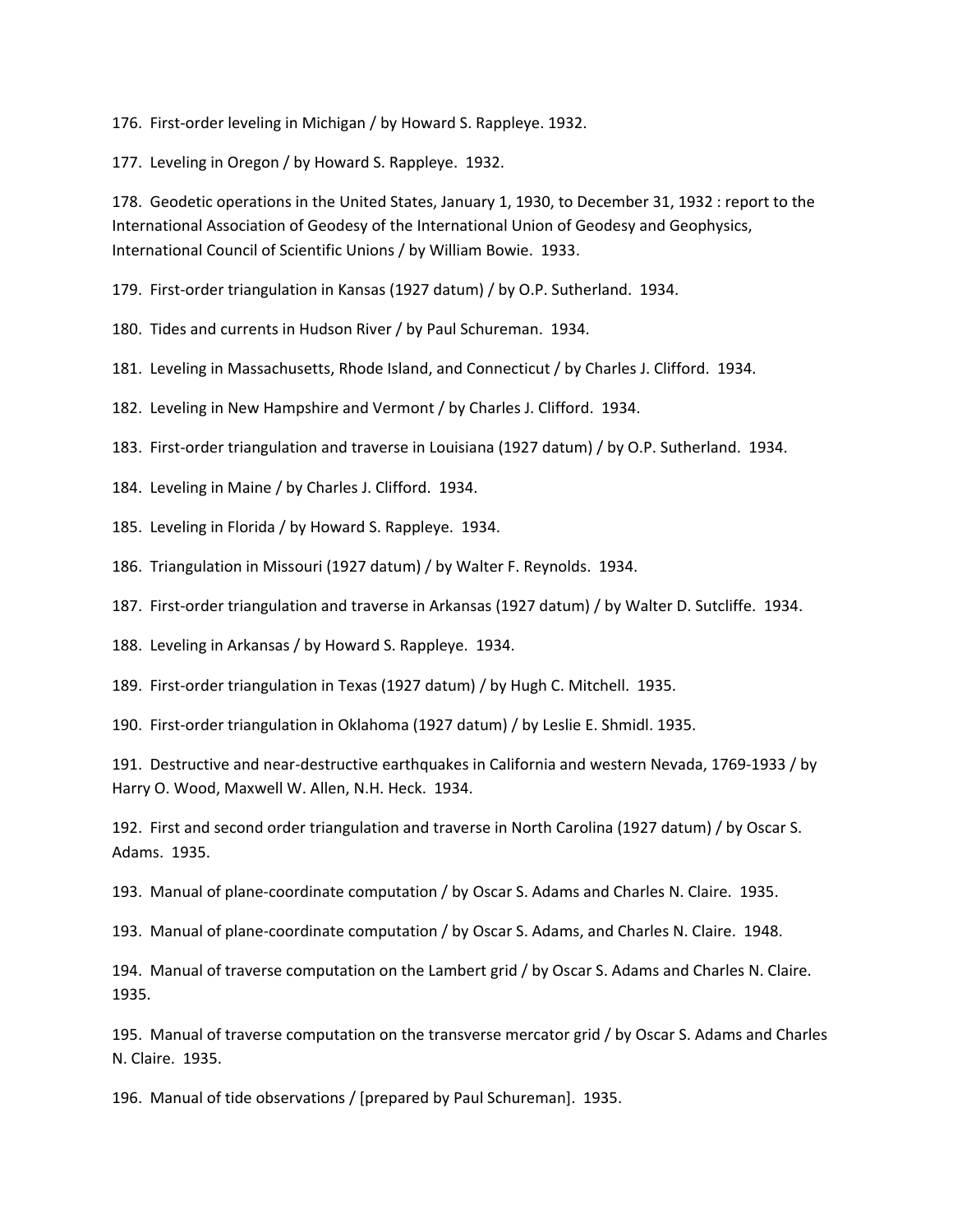196. Manual of tide observations / [prepared by Paul Schureman]. 1941.

197. Practical air navigation and the use of the aeronautical charts of the Department of Commerce / by Thoburn C. Lyon. 1935.

197. Practical air navigation and the use of the aeronautical charts of the U.S. Coast and Geodetic Survey / by Thoburn C. Lyon. Edition: 2nd (1938) ed.

197. Practical air navigation and the use of the aeronautical charts of the U.S. Coast and Geodetic Survey / by Thoburn C. Lyon. Edition: 3rd (1939) ed.

198. First- and second-order triangulation in Tennessee (1927 datum) / by H.P. Kaufman. 1935.

199. Tables for determining the form of the geoid and its indirect effect on gravity, by Walter D. Lambert and Frederic W. Darling. 1936.

200. Formulas and tables for the computation of geodetic positions on the international ellipsoid / by Walter D. Lambert and Clarence H. Swick. 1935.

201. Earthquake investigations in California, 1934-1935. 1936.

202. First and second order triangulation in California (1927 datum) / by Hugh C. Mitchell. 1936.

203. First and second order triangulation and traverse in Minnesota (1927 datum) / by Walter F. Reynolds. 1936.

204. A determination of the relative values of gravity at Potsdam and Washington / by E.J. Brown. 1936.

205. Cartography / by Charles H. Deetz. 1936.

205. Cartography : a review and guide for the construction and use of maps and charts / by Charles H. Deetz. 1943.

206. Selection, installation and operation of seismographs / by H.E. McComb. 1936.

207. Geodetic operations in the United States, January 1, 1933, to December 31, 1935 : report to the International Association of Geodesy of the International Union of Geodesy and Geophysics, International Council of Scientific Unions / by William Bowie. 1936.

208. Currents in Narragansett Bay, Buzzards Bay, and Nantucket and Vineyard sounds / by F.J. Haight. 1936.

208. Currents in Narragansett Bay, Buzzards Bay, and Nantucket and Vineyard sounds / by F.J. Haight. 1938 reprint with minor changes.

209. Triangulation in Utah (1927 datum) by Henry G. Avers, chief mathematician, Division of Geodesy. 1937.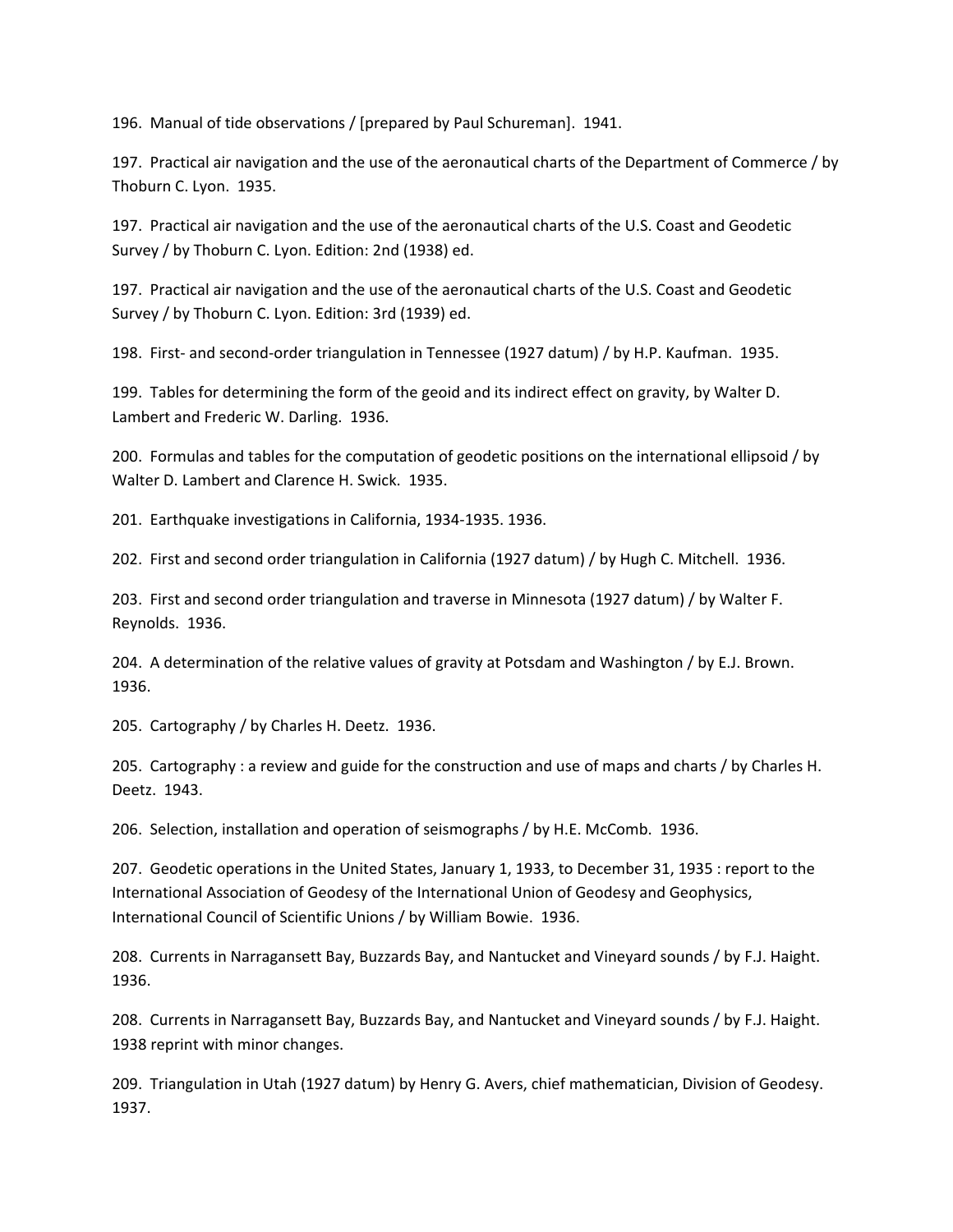210. Leveling in North Carolina / by Norman F. Braaten and Charles E. McCombs. 1938.

211. Currents in St. Johns river, Savannah river, and intervening waterways / by F. J. Haight. 1938.

212. Triangulation in Wyoming, [1927 datum] / by Charles N. Claire. 1938.

213. Uses of magnetic stations. 1937.

214. First- and second-order triangulation in Michigan (1927 datum) / by George L. Fentress. 1939.

215. Manual of current observations / [prepared by Paul Schureman] 1938.

215. Supplement to special publication no. 215, revised (1950) edition [of] manual of current observations.

215. Manual of current observations . Rev. ed. / by F.J. Haight. 1950.

215. Manual of current observations. Edition: Rev. ed. 1950.

216. The United States Coast and Geodetic Survey : its work in surveying and charting the waters of the United States and possessions, geodetic control surveys, and other activities U.S. Dept. of Commerce, Coast and Geodetic Survey. Edition: 1938 ed.

216. The United States Coast and Geodetic Survey : its work in surveying and charting the waters of the United States and possessions geodetic control surveys, and other activities. 1941.

216. The United States Coast and geodetic survey : its work in surveying and charting the waters of the United States and possessions, geodetic control surveys, and other activities. 1946.

217. Geodetic operations in the United States, January 1, 1936, to December 31, 1938 : report to the International Association of Geodesy of the International Union of Geodesy and Geophysics, International Council of Scientific Unions / Clement L. Garner. 1939.

218. First and second order triangulation and traverse in North Carolina (1927 datum). volume 2 / by Oscar S. Adams. 1940.

219. Triangulation in New Mexico, [1927 datum] / by Frank L. Culley. 1940.

220. Triangulation in South Carolina (1927 datum). Part 1, First- and second-order triangulation in northwestern part of state / H.P. Kaufman. 1940.

221. Triangulation in South Carolina (1927 datum). Part 2, First- and second-order triangulation and traverse in southeastern part of state / H.P. Kaufman. 1940.

222. Triangulation in South Carolina (1927 datum). Part 3, First- and second-order triangulation and traverse in northeastern part of state / H.P. Kaufman. 1940.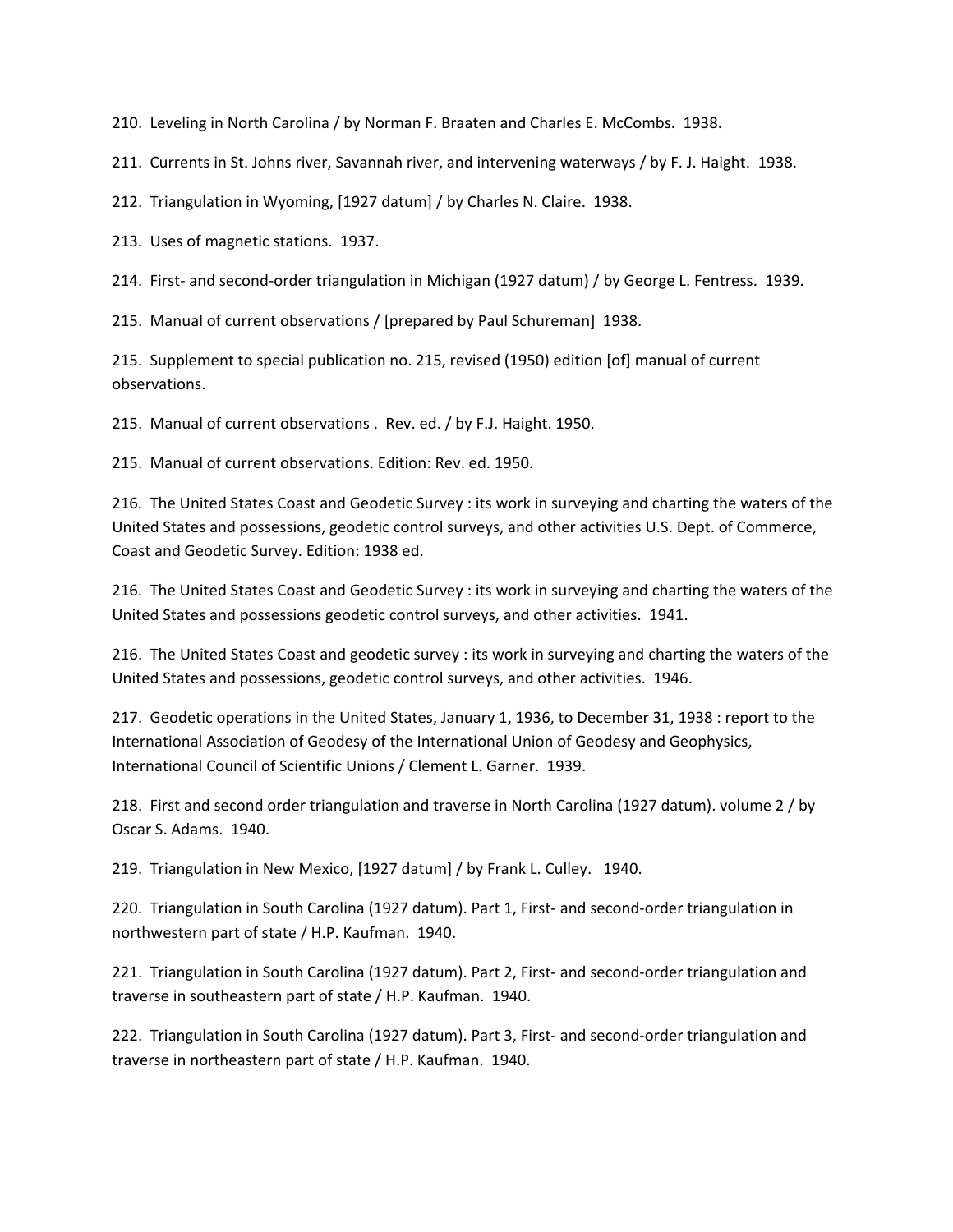223. Report on earth tides : report to the International association of geodesy of the International Union of Geodesy and Geophysics, International Council of Scientific Unions and Geophysics, International Council of Scientific Unions. 1940.

224. Triangulation in Arizona (1927 datum). Part-1, First- and second-order triangulation in south central part of state / by Clement L. Garner. 1941.

225. Manual of reconnaissance for triangulation / by William Mussetter. 1941.

225. Manual of reconnaissance for triangulation / by William Mussetter ; U.S. Department of Commerce, Coast and Geodetic Survey. Edition: Rev ed. 1959.

226. Control leveling. 1941.

226. Control leveling. Edition: Rev. ed. 1948.

226. Control leveling. Edition: Rev. 1961.

227. Horizontal control data. 1941.

227. Horizontal control data / U.S. Department of Commerce, Coast and Geodetic Survey. 1957.

227. Horizontal control data / U.S. Department of Commerce, Coast and Geodetic Survey. Edition: Rev. (1961).

227. Horizontal control data / U.S. Department of Commerce, Coast and Geodetic Survey. Rev. 1972.

228. Tide and current glossary / by Paul Schureman. 1941.

228. Tide and current glossary by Paul Schuremen. Edition: Rev. (1949) ed.

228. Tide and current glossary. Edition: Rev. (1949) ed. Reprinted 1963 with corrections.

228. Tide and current glossary / by Paul Schureman. Rev. 1977 by Steacey D. Hicks.

229. Deflections of the vertical in the United States (1927 datum) / by J.A. Duerksen. 1941.

230. Coastal currents along the Atlantic Coast of the United States / by F.J. Haight. 1942.

231. Natural sines and cosines to eight decimal places. 1942.

232. Pendulum gravity measurements and isostatic reductions / by Clarence H. Swick. 1942.

233. Gravity observations in Peru and Colombia / by Carl I. Aslakson and Clarence H. Swick. 1943.

234. Signal building / by Jasper S. Bilby. 1943.

235. The state coordinate systems (a manual for surveyors) / by Hugh C. Mitchell and Lansing G. Simmons. 1945.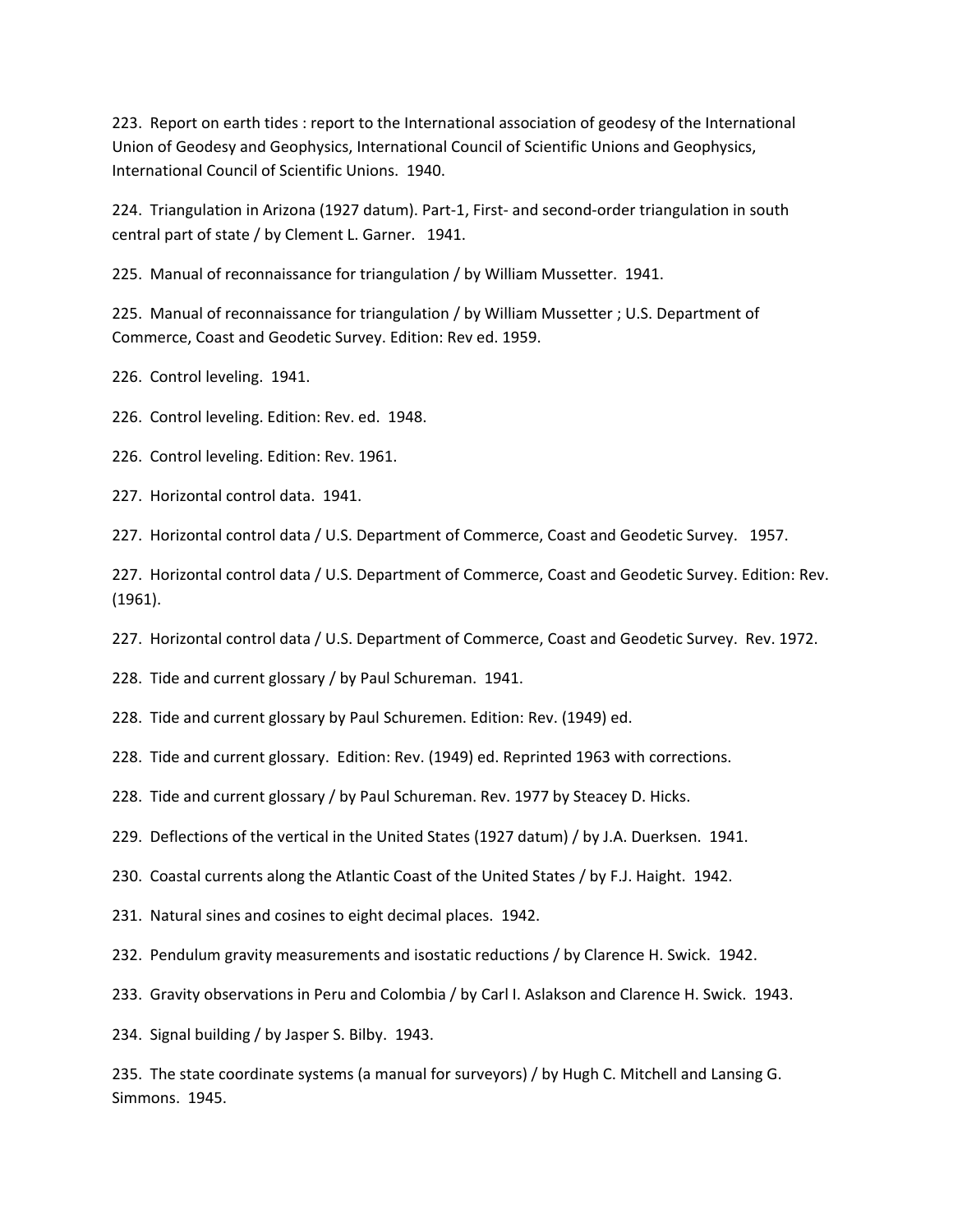235. The state coordinate systems : a manual for surveyors / by Hugh C. Mitchell and Lansing G. Simmons. Rev. 1977.

236. General theory of equivalent projections / by Oscar S. Adams. 1945.

237. Manual of geodetic astronomy : determination of longitude, latitude and azimuth / by Albert J. Hoskinson and J.A. Duerksen. 1947.

237. Manual of geodetic astronomy : determination of longitude, latitude and azimuth / by Albert J. Hoskinson and J. A. Duerksen. 1952.

237. Manual de astronomia geodesica : determinacion de longitud, latitud, y azimut / por Albert J. Hoskinson y J.A. Duerksen. 1952.

238. Air-line distances between cities in the United States / by C.A. Whitten. 1947.

238. Supplement to special publication no. 238 : conversion tables, statute miles to nautical miles. 1952.

238. Supplement. Conversion tables, statute miles to international nautical miles. 1954.

238. Air-line distances between cities in the United States / C.A. Whitten. 1961.

239. Manual of geodetic leveling / Howard S. Rappleye. 1948.

239. Coast and Geodetic Survey Special publication 239, Manual of geodetic leveling, 1948. Rev. 1979.

240. Manual of leveling computation and adjustment / by Howard S. Rappleye. 1948.

241. Natural tables for the computation of geodetic positions : Clarke Spheroid of 1866 / by Lansing G. Simmons. 1949.

242. Definitions of terms used in geodetic and other surveys by Hugh C. Mitchell. 1948.

242. Definitions of terms used in geodetic and other surveys. 1949.

243. Fundamental tables for the deflection of the vertical / by Frederic W. Darling. 1949.

244. Pendulum gravity data in the United States / by J.A. Duerksen. 1949.

245. Equal-area projections for world statistical maps / by F. Webster McBryde and Paul D. Thomas. 1949.

246. Sines, cosines, and tangents : ten decimal places with ten-second interval, 0° -6°, for plane coordinate computation on Lambert projection. 1949.

247. Manual of geodetic triangulation. Edition: Rev. 1959.

247. Manual of geodetic triangulation / by F.R. Gossett. 1950.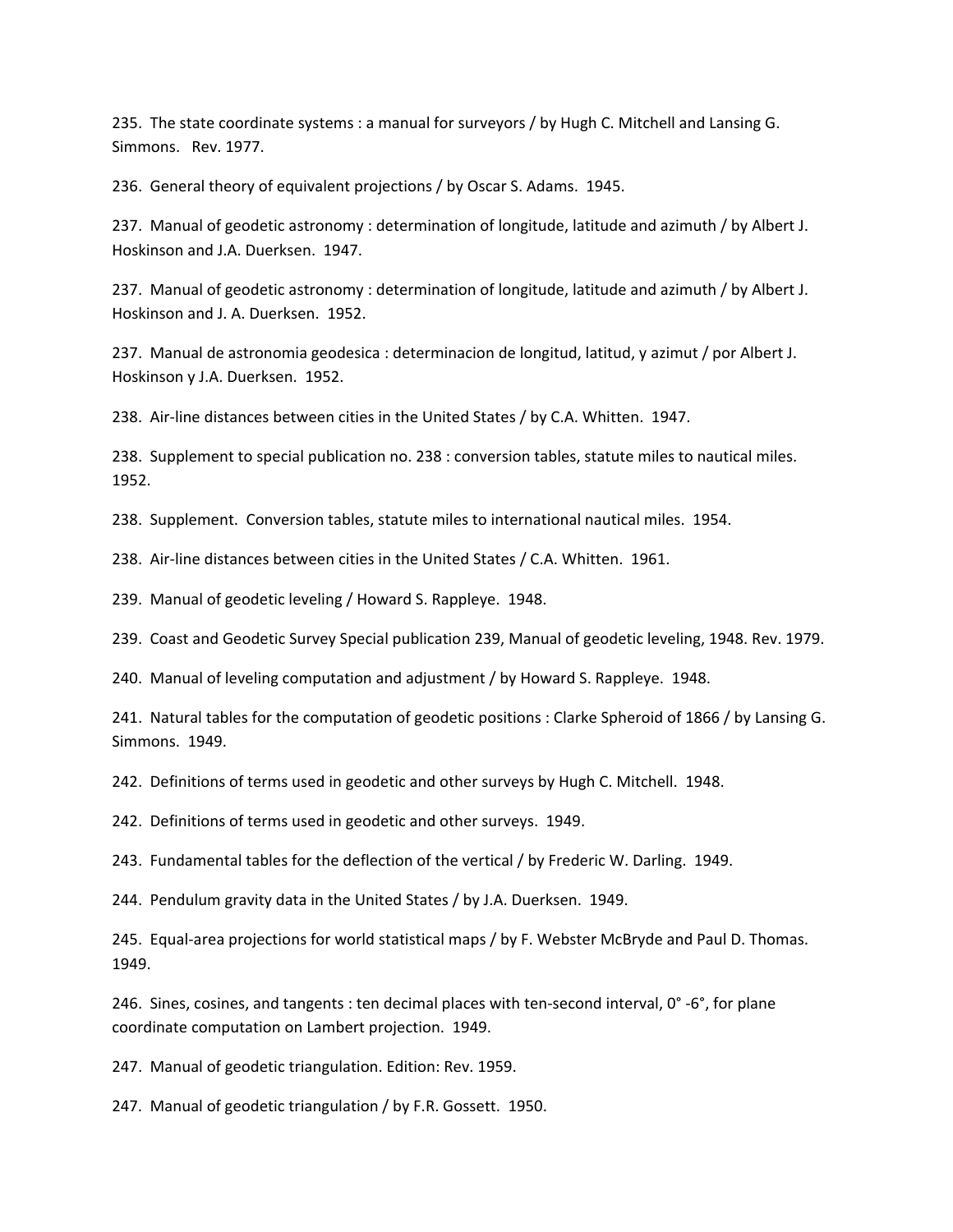249. Topographic manual. Part II, Photogrammetry / by Lieutenant Commander L.W. Swanson. 1949.

250. The determination of true ground motion from seismograph records / by H.E. McComb, Frank Neumann [and] A.C. Ruge. 1949.

251. Conformal projections in geodesy and cartography / Paul D. Thomas. 1952.

252. Plane coordinate projection tables : Texas (Lambert) 1950.

253. Plane coordinate projection tables : California (Lambert) 1951.

254. Principles underlying the interpretation of seismograms / prepared originally by Frank Neumann. Rev. 1964 edition.

254. Principles underlying the interpretation of seismograms / prepared originally by Frank Neumann. Edition: Rev. (1959) ed.

254. Principles underlying the interpretation of seismograms / by Frank Neumann. 1951.

255. Plane coordinate projection tables, Florida (Lambert and Transverse Mercator). 1951.

256. Plane coordinate projection tables, Maine (Transverse Mercator). 1951.

257. Plane coordinate projection tables, Arizona (Transverse Mercator). 1951.

258. Plane coordinate projection tables, Wyoming (Transverse Mercator). 1952.

259. Plane coordinate projection tables, Indiana (Transverse Mercator). 1952.

260. Manual of harmonic constant reductions. 1952.

261. Plane coordinate projection tables, Montana (Lambert). 1952.

262. Plane coordinate projection tables, North Dakota (Lambert). 1952.

263. Plane coordinate projection tables, South Dakota (Lambert). 1952.

264. Plane coordinate projection tables, Minnesota (Lambert). 1952.

265. EPI (electronic position indicator) manual / by the Radiosonic Laboratory Staff. : Electronic position indicator manual. 1952.

265A. EPI manual : MARK III, model 3 / U.S. Dept. of Commerce, Coast and Geodetic Survey, Radiosonic Laboratory Staff. : Electronic position indicator manual. 1954.

266. Plane coordinate projection tables, Connecticut. (Lambert) 1952.

267. Plane coordinate projection tables, Pennsylvania (Lambert). 1952.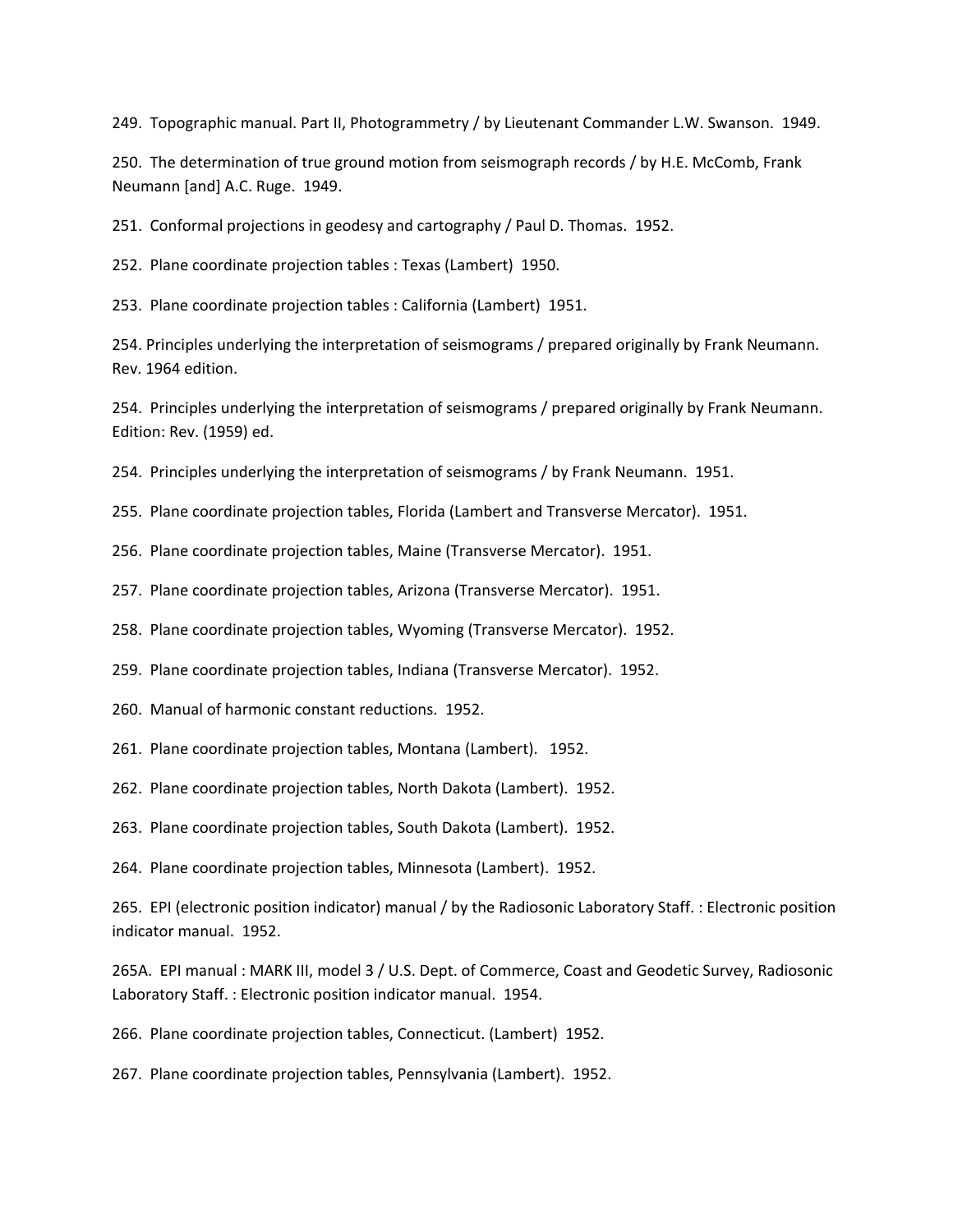268. Plane coordinate projection tables, Tennessee (Lambert). 1952.

269. Plane coordinate projection tables : Ohio (Lambert). 1952.

270. Plane coordinate projection tables, Oregon (Lambert). 1952.

271. Plane coordinate projection tables, Washington (Lambert). 1952.

272. Plane coordinate projection tables, North Carolina (Lambert). 1952.

273. Plane coordinate projection tables, South Carolina (Lambert). 1952.

274. Plane coordinate projection tables, Massachusetts (Lambert). 1952.

275. Plane coordinate projection tables, West Virginia (Lambert). 1952.

276. Plane coordinate projection tables, Colorado. (Lambert) 1952.

277. Plane coordinate projection tables, Utah (Lambert). 1952.

278. Surface water temperatures at tide stations, Atlantic coast, North and South America / U.S. Dept. of Commerce, Coast and Geodetic Survey. Edition: 5th ed. 1955.

278. Surface water temperatures at tide stations, Atlantic coast, North and South America / U.S. Dept. of Commerce, Commerce, Coast and Geodetic Survey. Edition: Rev. ed. (1951)

279. Density of sea water at tide stations, Atlantic coast, North and South America. Edition: Rev. ed. 1953.

279. Density of sea water at Coast and Geodetic Survey tide stations, Atlantic and Gulf coasts. Edition: Rev. (1949) ed.

280. Surface water temperatures at tide stations, Pacific Coast, North and South America and Pacific Ocean Islands. Edition: 5th ed. 1956.

280. Surface water temperatures at tide stations, Pacific Coast, North and South America and Pacific Ocean Islands. Edition: Rev. ed. 1952.

281. Density of sea water at tide stations, Pacific coast, North and South America, and Pacific Ocean islands. Edition: 4th ed. 1954.

281. Density of sea water at Coast and Geodetic Survey tide stations, Pacific Ocean. 1950.

282. Earthquake investigation in the United States / by Frank Neumann. 1952.

282.Earthquake investigation in the United States / by Frank Neumann. Edition: Rev. (1953) ed.

282. Earthquake investigation in the United States / U.S. Dept of Commerce, Coast and Geodetic Survey. Edition: Rev. (1958) ed.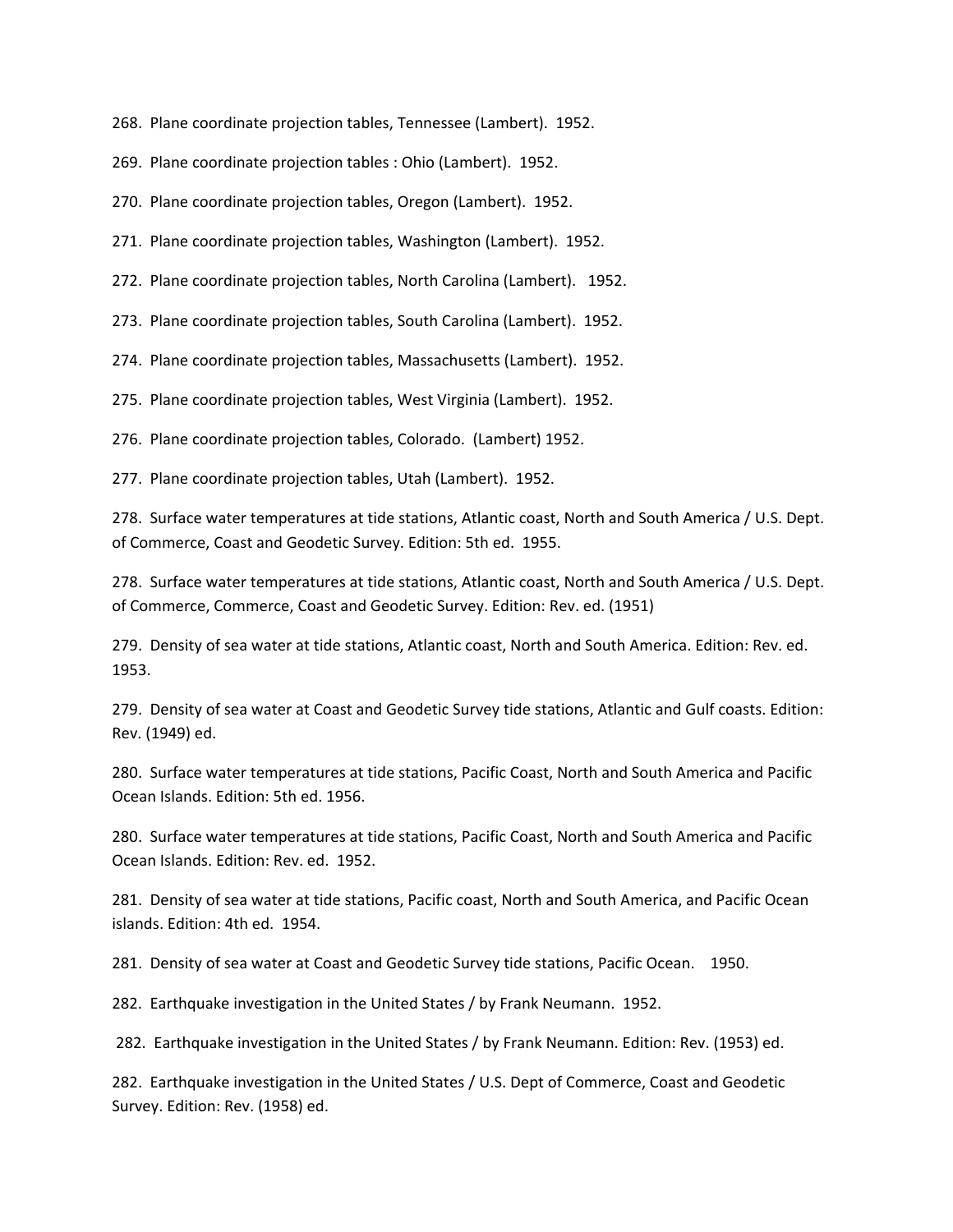282. Earthquake investigation in the United States / U.S. Dept of Commerce, Coast and Geodetic Survey. Edition: Rev. (1962) ed.

282. Earthquake investigation in the United States / U.S. Dept of Commerce, Coast and Geodetic Survey. Rev. 1964.

282. Earthquake investigation in the United States / by Jerry L. Coffman. Rev. 1969.

283. Magnetic observatory manual. 1953.

283. Magnetic observatory manual / by H.E. McComb. 1952.

284. Plane coordinate projection tables, Iowa (Lambert). 1952.

285. Plane coordinate projection tables, Kansas (Lambert). 1952.

286. Plane coordinate projection tables, Nebraska (Lambert). 1952.

287. Plane coordinate projection tables, Oklahoma (Lambert). 1952.

288. Plane coordinate projection tables, Wisconsin (Lambert). 1952.

289. Plane coordinate projection tables, Arkansas. (Lambert) 1953.

290. Plane coordinate projection tables, Kentucky. (Lambert) 1953.

291. . Plane coordinate projection tables : Louisiana. Edition: Rev. ed.

291. Plane coordinate projection tables, Louisiana. (Lambert). 1953.

292. Plane coordinate projection tables, Maryland. (Lambert) 1953.

293. Plane coordinate projection tables : Virginia. 1953.

294. Wave reporting manual for tide observers in the seismic sea wave warning system. 1953.

295. Plane coordinate intersection tables (2 1/2-minute), Nebraska. 1953.

296. Plane coordinate intersection tables (2 1/2-minute), Florida. 1953.

297. Plane coordinate intersection tables (2 1/2-minute), Wyoming. 1953.

298. Sea water temperature and density reduction tables / by W.B. Zerbe and C.B. Taylor. 1953.

299. Plane coordinate intersection tables (2 1/2 minute), Minnesota. 1953.

300. The tsunami of November 4, 1952 as recorded at tide stations / [prepared by W.B. Zerbe]. 1953.

301. Reversible susceptibility and the induction factor used in geomagnetism / by David G. Knapp. 1953.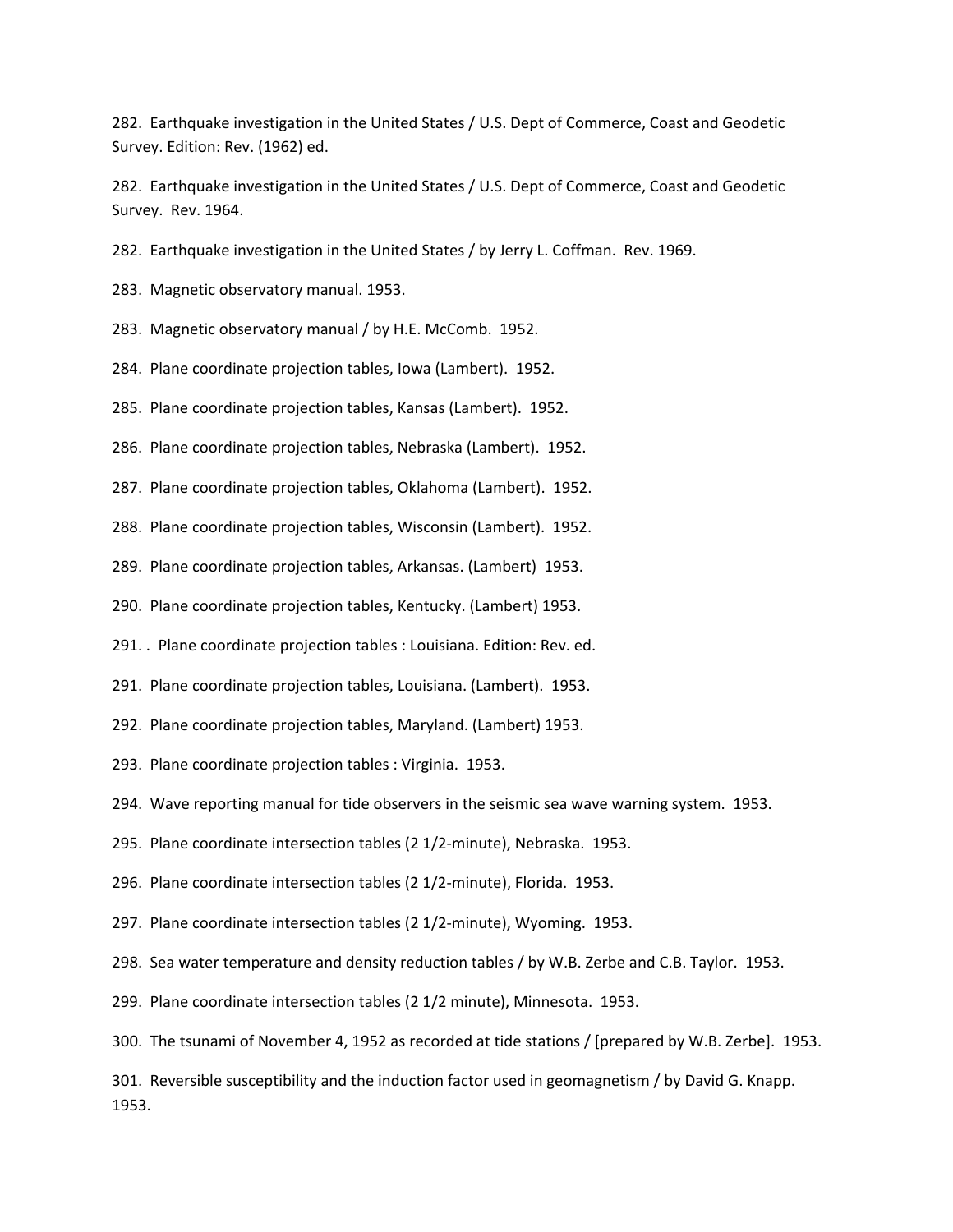- 302. Plane coordinate projection tables, Hawaiian Islands. 1954.
- 303. Plane coordinate projection tables, Illinois (Transverse Mercator). 1953.
- 304. Plane coordinate projection tables, Alabama. 1953.
- 305. Plane coordinate projection tables, Delaware. (Transverse Mercator) 1953.
- 306. Plane coordinate projection tables, Idaho. (Transverse Mercator) 1953.
- 307. Steel tape measurements : tables and charts for correction. 1954.
- 308. Plane coordinate intersection tables (2 1/2-minute), Wisconsin. 1953.
- 309. Plane coordinate intersection tables (2 1/2-minute), North Dakota. 1954.
- 310. Plane coordinate intersection tables (2 1/2 minute), North Carolina. 1954.
- 311. Plane coordinate intersection tables (2 1/2-minute), Utah. 1954.
- 312. Plane coordinate intersection tables (2 1/2 minute), South Dakota. 1954.
- 313. Plane coordinate projection tables, Michigan. 1954.
- 314. Plane coordinate projection tables, Vermont. 1954.
- 315. Plane coordinate projection tables, Rhode Island. 1954.
- 316. Plane coordinate projection tables, New Jersey. 1954.
- 317. Plane coordinate projection tables, New Hampshire. 1954.
- 318. Plane coordinate projection tables, Nevada. 1954.
- 319. Plane coordinate projection tables, Missouri. 1954.

320. Geodetic operations in the United States and in other areas through international cooperation, January 1, 1939, to December 31, 1953 / Albert J. Hoskinson. 1954.

- 321. Plane coordinate projection tables, Mississippi. 1954.
- 322. Plane coordinate projection tables, Georgia. 1954.
- 323. Plane coordinate projection tables, New York. 1954.
- 324. Plane coordinate projection tables, New Mexico. 1954.
- 325. Plane coordinate intersection tables (2 1/2-minute). Montana. 1954.
- 326. Plane coordinate intersection tables (2 1/2-minute). Pennsylvania. 1954.